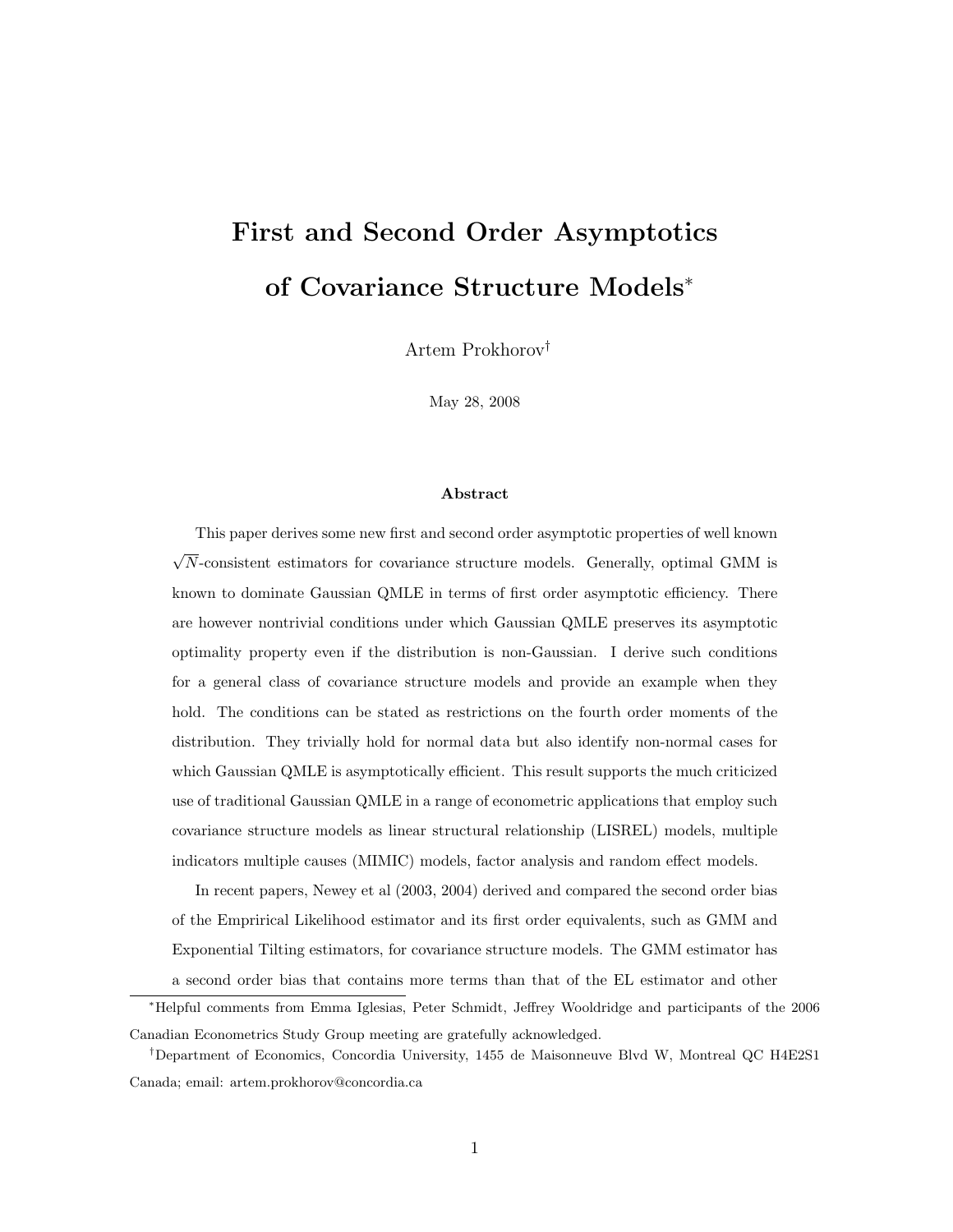estimators of this family. The extra bias terms come from the estimation of the optimal weighting matrix and the derivative matrix that are both parts of the GMM first order conditions. It is unknown how these biases compare to the second order bias of the Gaussian QMLE. I derive the Gaussian QMLE second order bias in a form that allows such a comparison and show that, under normality, the expressions for the EL and QMLE bias are identical. There are several advantages to having a formal proof of these results. First, an explicit form of the QMLE bias is helpful in making comparisons with GMM and EL-type estimators under other distributions than normal. Second, it can be used to explain the finite sample performance of Gaussian QMLE and to construct its bias-corrected version. Finally, I use a higher order stochastic expansion and the bias expression I obtain involves higher order moments of the distribution rather than the cumulants and is thus relatively simple.

#### JEL Classification: C13

Keywords: GMM, (Q)MLE, EL, Covariance structures, LISREL, MIMIC, efficiency, secondorder bias.

## 1 Introduction

This paper considers estimation of covariance structure models, i.e. models formulated in terms of the second moments of the data. One situation when such models arise is when there are unobserved variables whose presence in the model introduces a particular pattern of correlation between observed variables (e.g., linear structural relationship (LISREL) models, multiple indicators multiple causes (MIMIC) models, factor analysis and random effect models).

Traditionally covariance structure models are estimated by maximum likelihood under the assumption of multivariate normality (see, e.g., Jöreskog, 1970). If the data are not normal, MLE is still consistent. However, the MLE standard errors are wrong and inference may be incorrect. It is common to make inference robust to non-normality by using the "sandwich" form of the variance matrix. The form of the variance matrix for normal quasi-MLE of covariance structures can be found, e.g., in [Chamberlain](#page-15-1) [\(1984,](#page-15-1) p. 1295).

However, the Gaussian QMLE is generally inefficient. The optimal generalized method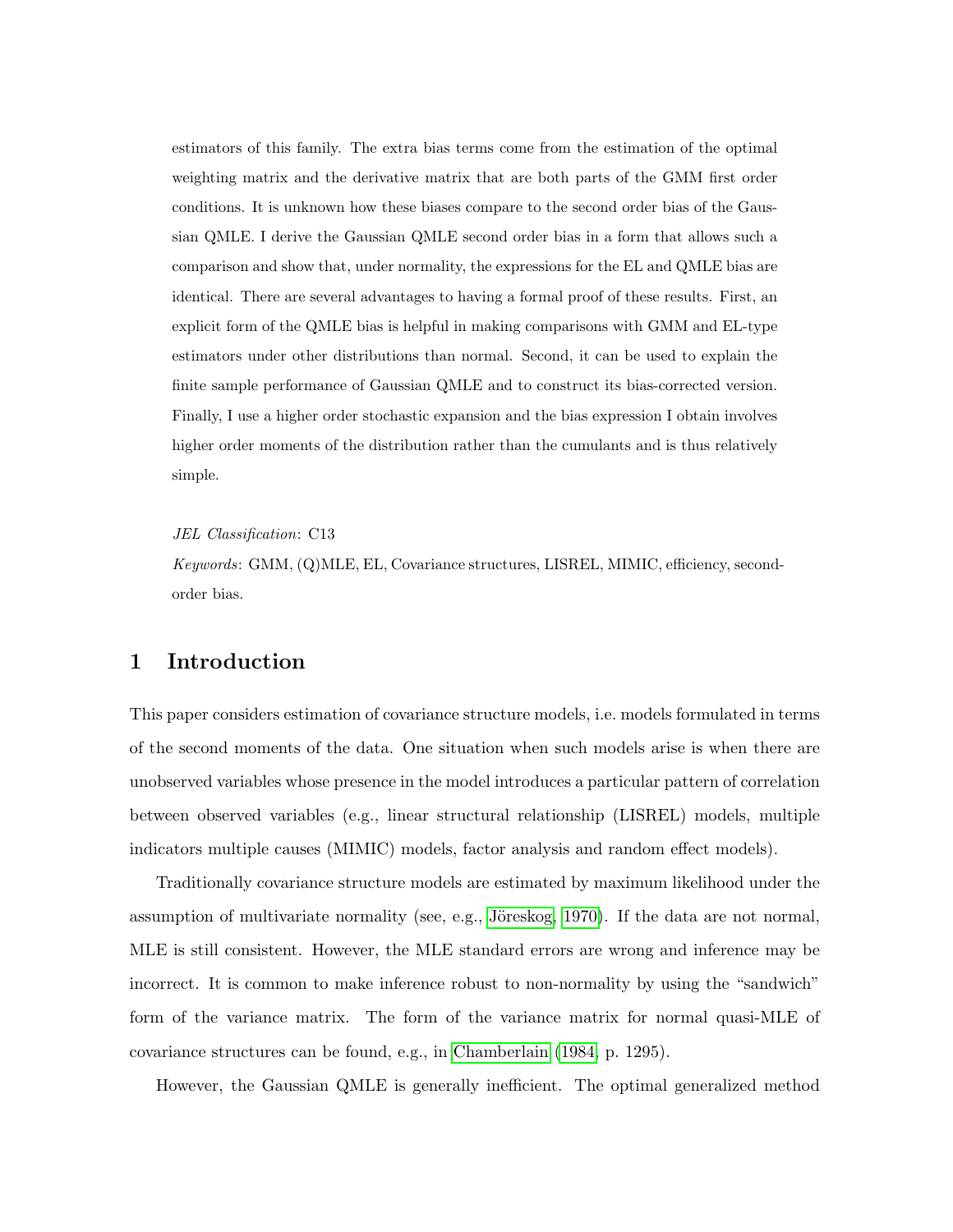of moments estimator (GMM) makes efficient use of the restrictions on the second moments whether or not the data are in fact normal. It is known to be no worse asymptotically than QMLE (e,g., [Chamberlain, 1984\)](#page-15-1).

A trivial case when QMLE is efficient is when the data are in fact normal. The first order conditions of QMLE and GMM are asymptotically identical in this case. But it turns out that QMLE may retain the asymptotic optimality property more generally. The condition I derive in this paper is necessary and sufficient for optimality of QMLE. Thus, this paper is related to the work on asymptotic robustness of covariance structure estimators (e.g., [Browne, 1987;](#page-15-2) [Anderson and Amemiya, 1988;](#page-15-3) [Browne and Shapiro, 1988;](#page-15-4) [Anderson, 1989;](#page-15-5) [Mooijaart and](#page-15-6) [Bentler, 1991;](#page-15-6) [Satorra and Neudecker, 1994\)](#page-16-0). However, very few papers consider robustness of the efficiency property. If this kind of robustness is considered, results are stated in terms of the higher-order cumulants (e.g, [Mooijaart and Bentler, 1991\)](#page-15-6) or provide conditions that are too weak due to some restriction of the model [\(Satorra and Neudecker, 1994\)](#page-16-0). The robustness condition derived here is new; it involves the fourth moments of data and applies to a general class of models. With its help, one may easily identify situations in which using the normality assumption does not result in an inefficient estimator. As an example, I show that this is so in problems about the variance of two uncorrelated random variables with the Student- $t$ distribution.

This result is given in Section [3.](#page-5-0) Section [2](#page-3-0) describes the general model and the estimators. Section [4](#page-8-0) is devoted to derivation of the second order bias of QMLE and its comparison with the empirical likelihood estimator.

Intuitively, one may argue that the comparison is obvious without even looking at the first order conditions the two estimators solve. The bias should be identical. If the true distribution of the data is discrete then MLE and EL are identical estimators. Furthermore, bias terms usually do not depend on discreteness, only on existence of certain moments. So if the assumed distribution (normal, in the case of Gaussian QMLE) turns out to be correct, we should expect the same bias.

There are several advantages to having a formal proof of this intuition. First, an explicit form of the QMLE bias is helpful on its own right. It may be used in making comparisons with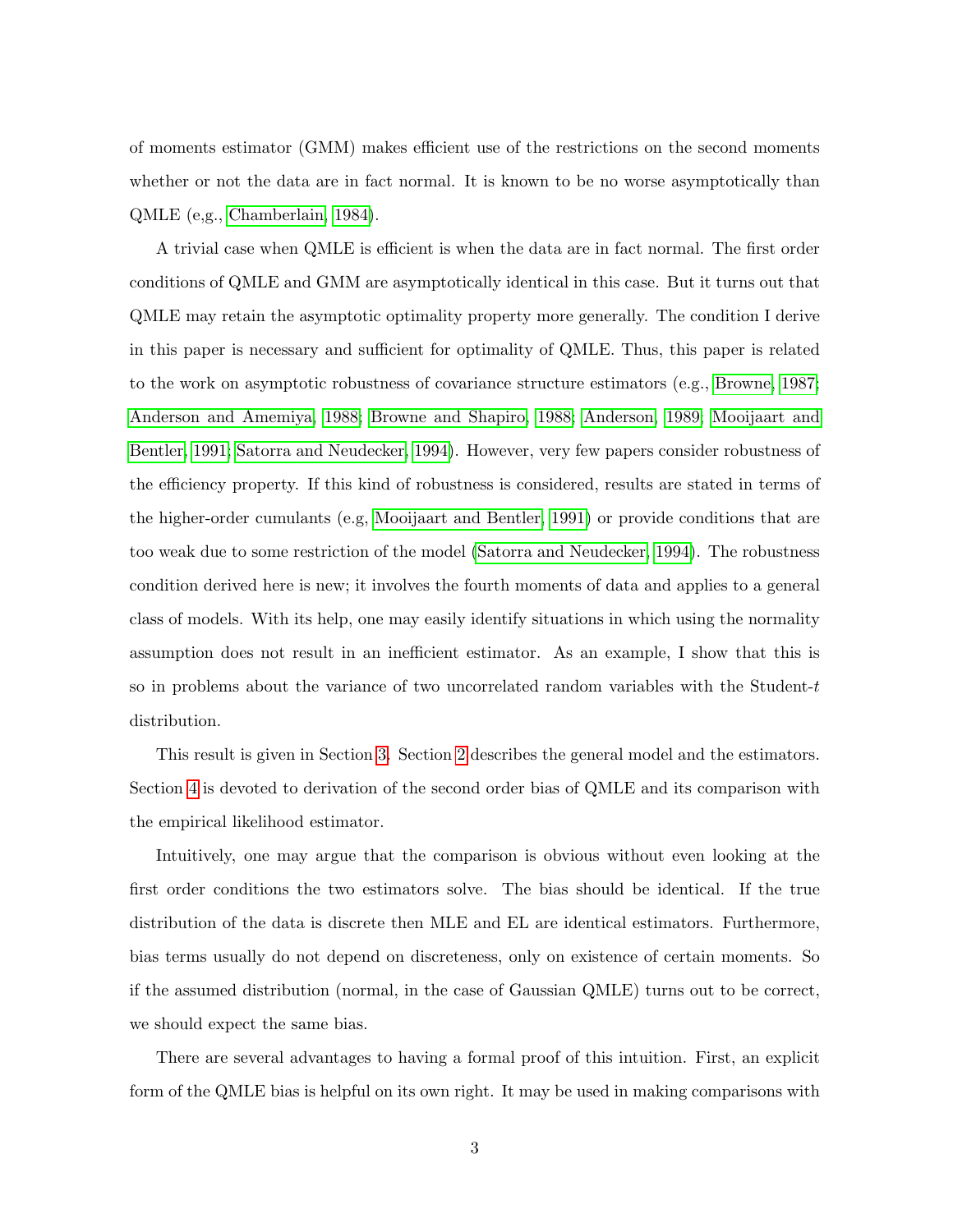EL under other distributions than normal. Second, it is useful for explaining the finite sample performance of QMLE and for constructing its bias-corrected version. Finally, we use a higher order stochastic expansion and the bias expression we obtain involves higher moments of the distribution rather than cumulants and is thus relatively simple.

# <span id="page-3-0"></span>2 Preliminaries

Consider a family of distributions  $\{P_{\theta}, \theta \in \Theta \subset \mathbb{R}^p, \Theta \text{ compact}\}\$  and a random vector  $\mathbf{Z} \in \Theta$  $\mathcal{Z} \subset \mathbb{R}^q$  from  $P_{\theta_o}, \theta_o \in \Theta$ , such that  $\mathbb{E} \mathbf{Z} = 0$ ,  $\mathbb{E}\{||\mathbf{Z}||^4\} < \infty$  and

$$
\mathbb{E}\left[\mathbf{Z}\mathbf{Z}'\right] = \mathbf{\Sigma}(\boldsymbol{\theta}), \text{ if and only if } \boldsymbol{\theta} = \boldsymbol{\theta}_o. \tag{1}
$$

Expectation is with respect to  $P_{\theta_o}$ . The matrix function  $\Sigma(\theta)$  comes from a structural model, e.g., LISREL, MIMIC, factor analysis, random effects or simultaneous equations model.

For a random sample  $(\mathbf{Z}_1, \ldots, \mathbf{Z}_N)$ , denote

$$
\mathbf{S}_i\equiv \mathbf{Z}_i\mathbf{Z}_i'
$$

and

$$
\mathbf{S}\equiv\frac{1}{N}\sum_{i=1}^{N}\mathbf{S}_{i}
$$

<span id="page-3-1"></span>.

The problem is to estimate  $\boldsymbol{\theta}_o$  given  $(\mathbf{Z}_1, \ldots, \mathbf{Z}_N)$ .

Since we assumed existence of the fourth moments, S satisfies the central limit theorem:

$$
\sqrt{N}(vec(\mathbf{S})-vec(\boldsymbol{\Sigma}(\boldsymbol{\theta}_o))) \rightarrow N(\mathbf{0}, \Delta(\boldsymbol{\theta}_o)),
$$

where

$$
\Delta(\boldsymbol{\theta}) = \mathbb{V}(vec(\mathbf{S}_i)) = \mathbb{E}vec(\mathbf{S}_i)vec(\mathbf{S}_i)' - vec(\mathbf{\Sigma}(\boldsymbol{\theta}))vec(\mathbf{\Sigma}(\boldsymbol{\theta}))'
$$
(2)

and vec denotes vertical vectorization. To save space we will omit the argument of matrixfunctions.

It is well known (see, e.g., [Magnus and Neudecker, 1988,](#page-15-7) p. 253) that the multivariate normal distribution satisfies

<span id="page-3-2"></span>
$$
\Delta_o = (\Sigma_o \otimes \Sigma_o)(\mathbb{I} + \mathbf{K}) = (\mathbb{I} + \mathbf{K})(\Sigma_o \otimes \Sigma_o),
$$
\n(3)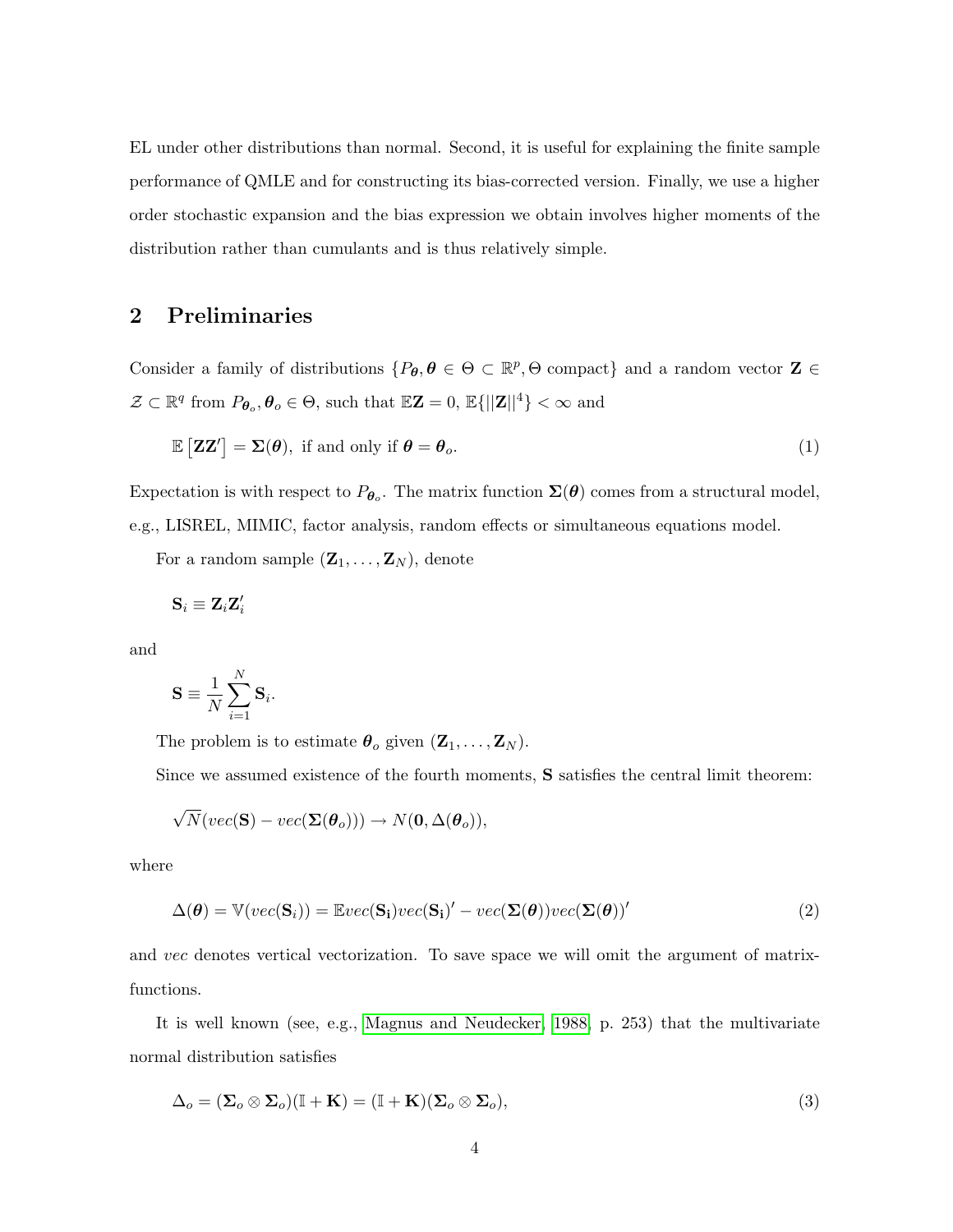where  $\otimes$  is the Kronecker product, I is the identity matrix, **K** is the *commutation matrix*, such that  $\mathbf{K} vec(\mathbf{A}) = vec(\mathbf{A}'),$  for any square matrix  $\mathbf{A}$ . Thus the fourth moments of the multivariate normal distribution are expressed in terms of the second moments.

The normal QML estimator is

<span id="page-4-1"></span>
$$
\hat{\boldsymbol{\theta}}_{\text{QMLE}} = \arg\min_{\boldsymbol{\theta} \in \Theta} \{ \log |\boldsymbol{\Sigma}| + \mathrm{tr}(\mathbf{S} \boldsymbol{\Sigma}^{-1}) \}.
$$

The EL estimator is

$$
\hat{\boldsymbol{\theta}}_{\text{EL}} = \arg \max_{\boldsymbol{\theta} \in \Theta} \sum_{i=1}^{N} \ln \pi_i
$$

subject to

$$
\sum_{i=1}^{N} \pi_i \mathbf{m}(\mathbf{z}_i; \boldsymbol{\theta}) = 0
$$

and

$$
\sum_{i=1}^{N} \pi_i = 1.
$$

A GMM estimator is based on the moment condition

$$
\mathbb{E}[\mathbf{m}(\mathbf{Z}_i; \boldsymbol{\theta}_o)] = \mathbf{0},\tag{4}
$$

where  $m(\mathbf{Z}_i; \theta) = vech(\mathbf{S}_i) - vech(\mathbf{\Sigma})$  and vech denotes vertical vectorization of the lower triangle of a matrix.

The optimal GMM estimator is

<span id="page-4-0"></span>
$$
\hat{\boldsymbol{\theta}}_{\text{GMM}} = \arg \min_{\boldsymbol{\theta} \in \Theta} \{ \mathbf{m}_{N}(\boldsymbol{\theta})^{\prime} \mathbf{W} \mathbf{m}_{N}(\boldsymbol{\theta}) \},
$$

where

$$
\mathbf{m}_N(\boldsymbol{\theta}) = \frac{1}{N} \sum_{i=1}^N \mathbf{m}(\mathbf{z}_i; \boldsymbol{\theta})
$$
  
=  $vech(\mathbf{S}) - vech(\mathbf{\Sigma}),$ 

and the asymptotically optimal weighting matrix is the inverse of the asymptotic variance matrix of the moment functions:

$$
\mathbf{W}_o = \{\mathbb{E}[\mathbf{m}(\mathbf{Z}_i; \boldsymbol{\theta}_o)\mathbf{m}(\mathbf{Z}_i; \boldsymbol{\theta}_o)']\}^{-1}.
$$
\n(5)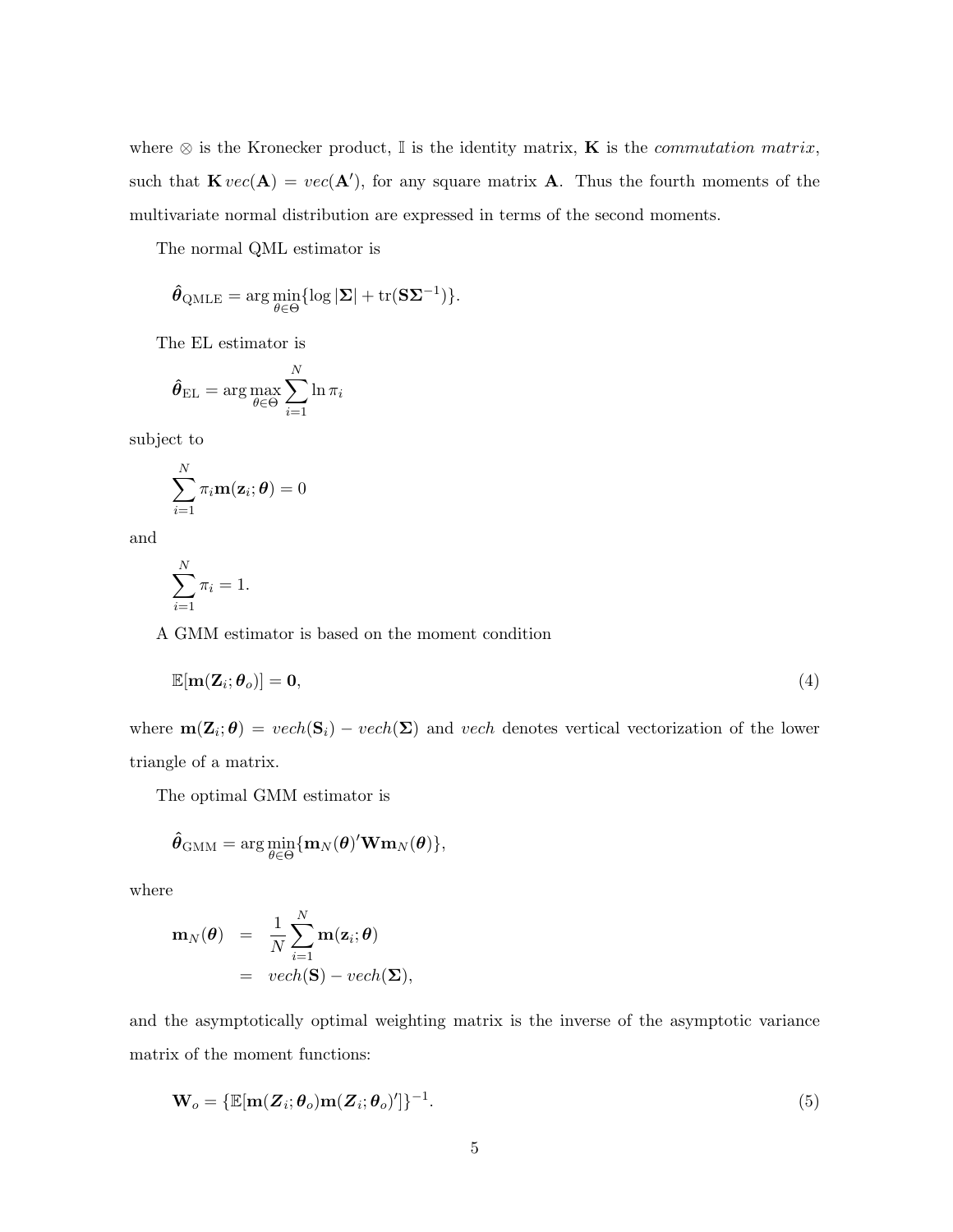W in [\(5\)](#page-4-0) and  $\Delta$  in [\(2\)](#page-3-1) are connected through the duplication matrix (see, e.g., [Magnus](#page-15-7) [and Neudecker, 1988,](#page-15-7) p. 49). The *duplication* matrix **D** is such that  $\mathbf{D}$  vech( $\mathbf{A}$ ) = vec( $\mathbf{A}$ ). **D** transforms vech into vec, while the Moore-Penrose inverse of  $D, D^+ = (D'D)^{-1}D'$ , transforms *vec* into vech. We will use four properties of **D** and  $D^+$ :

(i)  $\mathbf{D}^+ \mathbf{D} = \mathbb{I};$ 

- (ii)  $\mathbf{K} \mathbf{D} = \mathbf{D}$ , where **K** is the commutation matrix defined above;
- (iii)  ${\bf D} {\bf D}^{+} = \frac{1}{2}$  $\frac{1}{2}(\mathbb{I} + \mathbf{K});$
- (iv)  $(\mathbb{I} + \mathbf{K}) \mathbf{D} = 2 \mathbf{D}$  and  $\mathbf{D}^+ (\mathbb{I} + \mathbf{K}) = 2 \mathbf{D}^+$ .

Thus,  $\mathbf{\Delta} = \mathbb{V}[vec(\mathbf{S}_i)] = \mathbb{V}[\mathbf{D}\,vech(\mathbf{S}_i)] = \mathbf{D}\mathbb{V}[vech(\mathbf{S}_i)]\mathbf{D}'.$  But  $\mathbb{V}[vech(\mathbf{S}_i)] = \mathbb{E}[\mathbf{m}(\mathbf{Z}_i;\boldsymbol{\theta})\mathbf{m}(\mathbf{Z}_i;\boldsymbol{\theta})'].$ So

$$
\mathbf{W}_o = [\mathbf{D}^+ \mathbf{\Delta}_o \mathbf{D}^+]^{-1}.
$$

It is a standard result that, under certain regularity conditions, the normal QMLE, the optimal GMM and the EL estimators of  $\theta_o$  are consistent and asymptotically normal. See [Chamberlain](#page-15-1) [\(1984,](#page-15-1) p. 1289), [Newey and McFadden](#page-15-8) [\(1994,](#page-15-8) Theorems 2.6 and 3.4), and [Owen](#page-16-1) [\(2001\)](#page-16-1).

# <span id="page-5-0"></span>3 First Order Analysis

Let  $\mathbf{G}(\boldsymbol{\theta})$  denote the *Jacobian* matrix of the moment functions in [\(4\)](#page-4-1). Then

<span id="page-5-1"></span>
$$
\mathbf{G} \equiv \mathbf{G}(\boldsymbol{\theta}) = \frac{\partial \mathbf{m}(\mathbf{z}_i, \boldsymbol{\theta})}{\partial \boldsymbol{\theta}'} = -\frac{\partial vech(\boldsymbol{\Sigma})}{\partial \boldsymbol{\theta}'}.
$$

The following lemmas are used in derivation of the main result of the paper; they are well known and thus given without proof (see, e.g., [Chamberlain, 1984;](#page-15-1) [Hansen, 1982\)](#page-15-9).

**Lemma 3.1** Under regularity conditions, the first order conditions for  $\hat{\theta}_{\text{QMLE}}$  and  $\hat{\theta}_{\text{GMM}}$  are, respectively,

$$
\mathbf{G}'\mathbf{D}'(\Sigma \otimes \Sigma)^{-1}\mathbf{D}[vech(\mathbf{S}) - vech(\Sigma)] = 0 \qquad (6)
$$

$$
\mathbf{G}'\mathbf{W}^{-1}[vech(\mathbf{S}) - vech(\mathbf{\Sigma})] = 0. \tag{7}
$$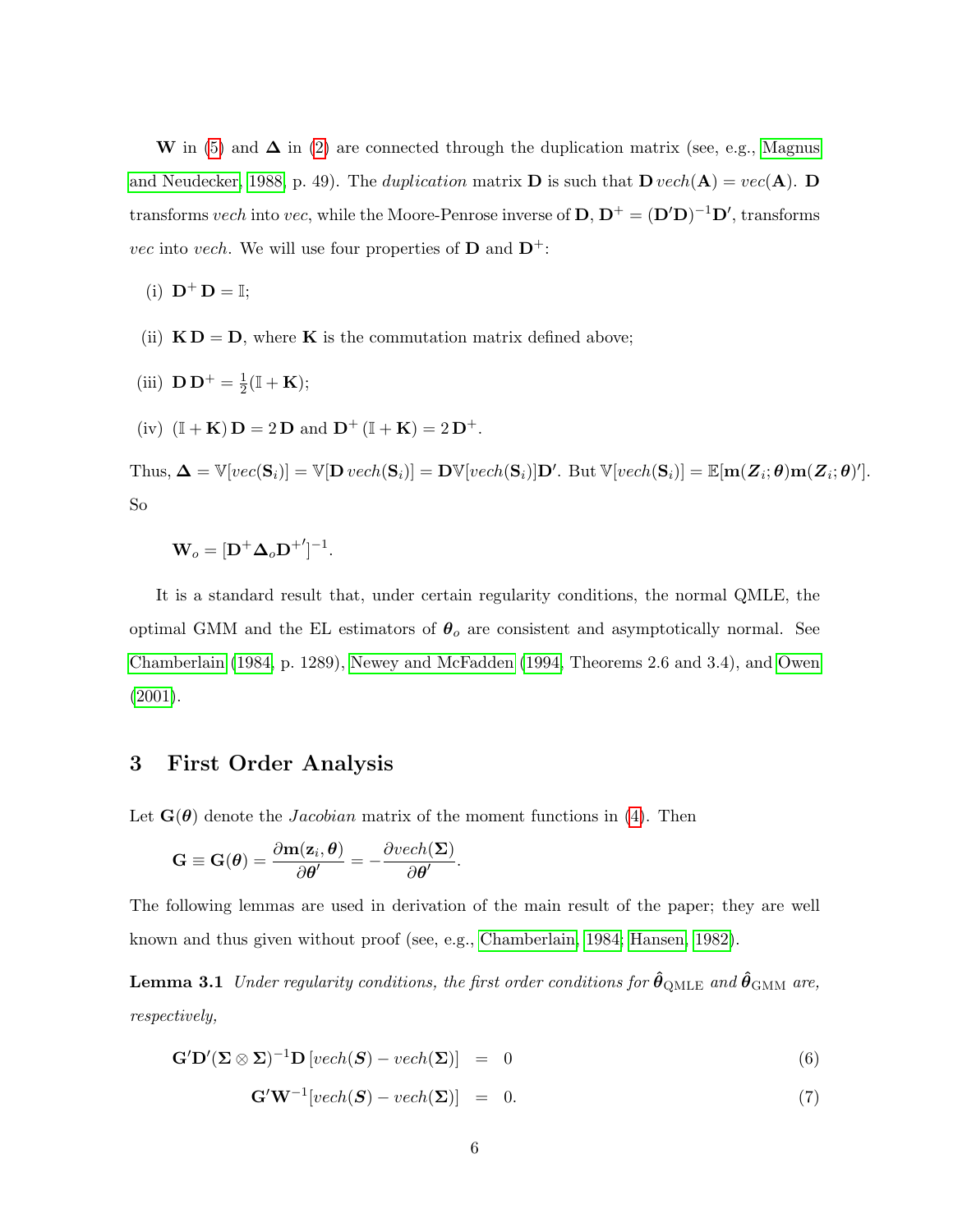It is clear from  $(6)-(7)$  $(6)-(7)$  $(6)-(7)$  that the only thing that distinguishes the two estimators is the way in which the empirical moments  $m_N(\theta)$  are weighted. One way to compare the first order variances of GMM and normal QMLE is to note that  $\hat{\theta}_{\text{QMLE}}$  comes from the GMM problem that employs a suboptimal weighting matrix  $\mathbf{G}'\mathbf{D}'(\Sigma \otimes \Sigma)^{-1}\mathbf{D}$  and is therefore inferior to  $\hat{\theta}_{\rm GMM}$  in terms of first-order relative efficiency unless the weighting matrices are the same. However, this argument cannot be used to derive our equal efficiency condition.

**Lemma 3.2** Let  $\mathbb{V}$  denote the asymptotic variance matrix of the relevant estimator, i.e.  $\mathbb{V} =$  $A var[N^{-\frac{1}{2}}(\hat{\boldsymbol{\theta}} - \boldsymbol{\theta}_o)]$ . Then, under regularity conditions,

<span id="page-6-0"></span>
$$
\mathbb{V}_{\text{QMLE}} = [\mathbf{G}'_o \mathbf{D}'(\mathbf{\Sigma}_o \otimes \mathbf{\Sigma}_o)^{-1} \mathbf{D} \mathbf{G}_o]^{-1} \times \mathbf{G}'_o \mathbf{D}'(\mathbf{\Sigma}_o \otimes \mathbf{\Sigma}_o)^{-1} \mathbf{\Delta}_o (\mathbf{\Sigma}_o \otimes \mathbf{\Sigma}_o)^{-1} \mathbf{D} \mathbf{G}_o \times [\mathbf{G}'_o \mathbf{D}'(\mathbf{\Sigma}_o \otimes \mathbf{\Sigma}_o)^{-1} \mathbf{D} \mathbf{G}_o]^{-1}, \n\mathbb{V}_{\text{GMM}} = [\mathbf{G}'_o (\mathbf{D}^+ \mathbf{\Delta}_o \mathbf{D}^+')^{-1} \mathbf{G}_o]^{-1}.
$$
\n(9)

If the data are multivariate normal then the two variance matrices are the same. On using properties of the duplication matrix and equation [\(3\)](#page-3-2), the following simplifications apply:

$$
\mathbf{D}'(\mathbf{\Sigma} \otimes \mathbf{\Sigma})^{-1} \mathbf{\Delta} (\mathbf{\Sigma} \otimes \mathbf{\Sigma})^{-1} \mathbf{D} = \mathbf{D}'(\mathbf{\Sigma} \otimes \mathbf{\Sigma})^{-1} (\mathbb{I} + \mathbf{K}) \mathbf{D}
$$

$$
= 2 \mathbf{D}'(\mathbf{\Sigma} \otimes \mathbf{\Sigma})^{-1} \mathbf{D},
$$

$$
\mathbf{D}^+ \mathbf{\Delta} \mathbf{D}^{+'} = \mathbf{D}^+ (\mathbb{I} + \mathbf{K})(\mathbf{\Sigma} \otimes \mathbf{\Sigma}) \mathbf{D}^{+'} \n= 2 \mathbf{D}^+ (\mathbf{\Sigma} \otimes \mathbf{\Sigma}) \mathbf{D}^{+'}.
$$

But  $[\mathbf{D}^{+'}(\Sigma \otimes \Sigma)\mathbf{D}^{+}]^{-1}$  is equal to  $\mathbf{D}'(\Sigma \otimes \Sigma)^{-1}\mathbf{D}$  because

$$
\mathbf{D}'(\Sigma \otimes \Sigma)^{-1} \mathbf{D} \mathbf{D}^{+}(\Sigma \otimes \Sigma) \mathbf{D}^{+'} = \frac{1}{2} \mathbf{D}'(\Sigma \otimes \Sigma)^{-1}(\mathbb{I} + \mathbf{K})(\Sigma \otimes \Sigma) \mathbf{D}^{+'}
$$
  
=  $\frac{1}{2} \mathbf{D}'(\mathbb{I} + \mathbf{K}) \mathbf{D}^{+'}$   
=  $\mathbb{I}.$ 

<span id="page-6-1"></span>It is not immediately clear from the form of [\(8\)](#page-6-0)-[\(9\)](#page-6-0) that QMLE is dominated by GMM and under what condition they are equally efficient. The main result is stated in the next theorem.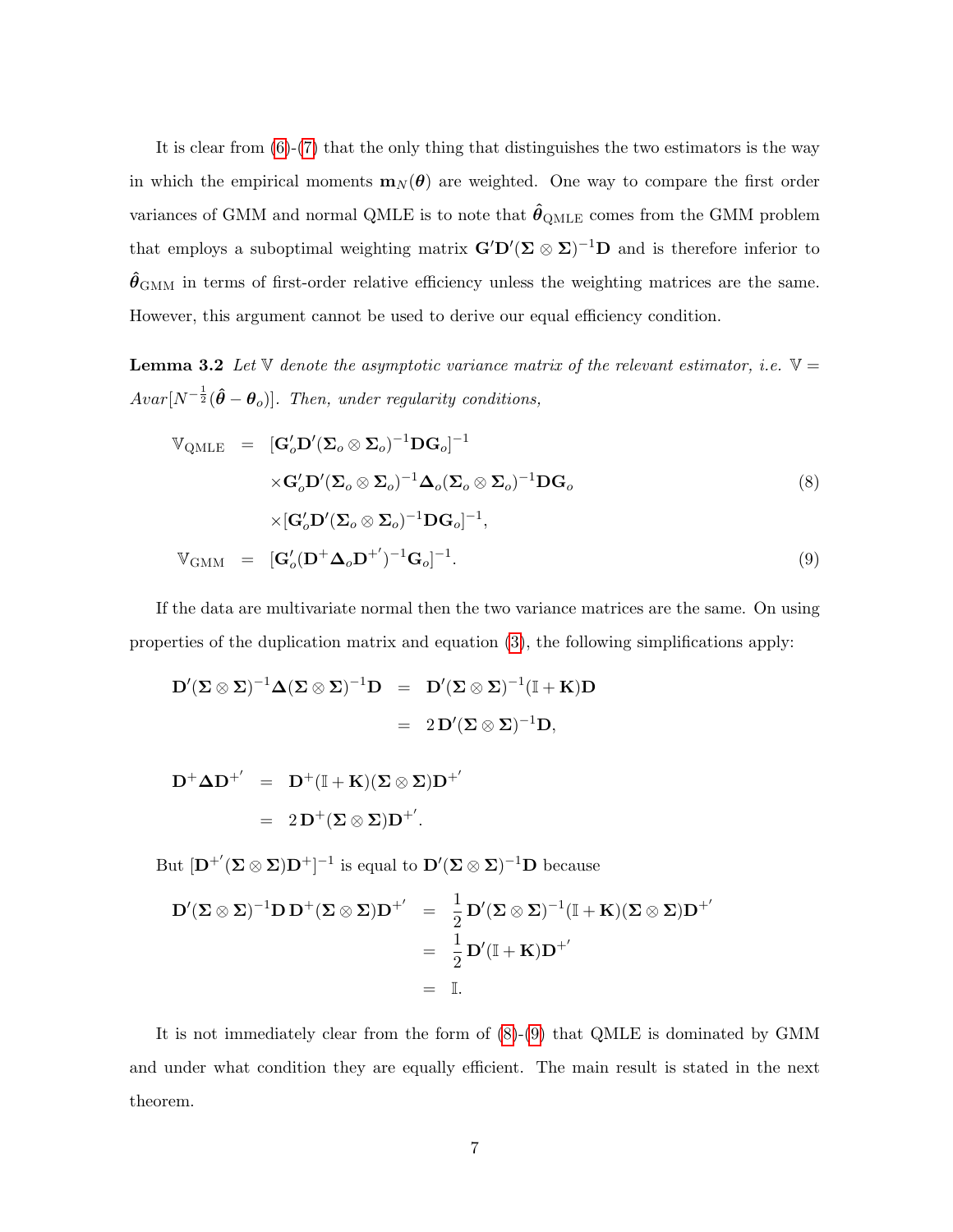**Theorem 3.1** Under the regularity conditions,  $\hat{\theta}_{\text{GMM}}$  is no less asymptotically efficient than  $\hat{\theta}_{\text{OMLE}}$ . Equal efficiency occurs under the following equivalent conditions:

- (i)  $\mathbf{G}_o$  is in the column space of  $\mathbf{D}^+ \mathbf{\Delta}_o(\mathbf{\Sigma}_o \otimes \mathbf{\Sigma}_o)^{-1} \mathbf{D} \mathbf{G}_o$ ;
- (ii) There exists a  $\frac{q(q+1)}{2} \times \frac{q(q+1)}{2}$  matrix  $\mathbb D$  such that

$$
\mathbf{G}_o = \mathbf{D}^+ \boldsymbol{\Delta}_o (\boldsymbol{\Sigma}_o \otimes \boldsymbol{\Sigma}_o)^{-1} \mathbf{D} \mathbf{G}_o \mathbb{D}.
$$

**Proof.**  $\mathbb{V}_{\text{QMLE}} - \mathbb{V}_{\text{GMM}}$  is positive semidefinite (PSD) if and only if  $\mathbb{V}_{\text{GMM}}^{-1} - \mathbb{V}_{\text{OMLE}}^{-1}$  is PSD. Denote  $\mathbf{D}^+ \mathbf{\Delta}_o \mathbf{D}^{+'}$  by  $\mathbb C$  and  $\mathbf{D}'(\mathbf{\Sigma}_o \otimes \mathbf{\Sigma}_o)^{-1} \mathbf{D}$  by A. We have

$$
\begin{array}{lll}\mathbb{V}_{\text{GMM}}^{-1}-\mathbb{V}_{\text{QMLE}}^{-1}&=&\mathbf{G}_o^{\prime}\mathbb{C}^{-1}\mathbf{G}_o-\mathbf{G}_o^{\prime}\mathbb{A}\mathbf{G}_o[\mathbf{G}_o^{\prime}\mathbb{A}\mathbb{C}\mathbb{A}\mathbf{G}_o]^{-1}\mathbf{G}_o^{\prime}\mathbb{A}\mathbf{G}_o\\&&\\ &=&\mathbf{G}_o^{\prime}\mathbb{C}^{-\frac{1}{2}}[\mathbb{I}-\mathbb{C}^{\frac{1}{2}}\mathbb{A}\mathbf{G}_o[\mathbf{G}_o^{\prime}\mathbb{A}\mathbb{C}^{\frac{1}{2}}\mathbb{C}^{\frac{1}{2}}\mathbb{A}\mathbf{G}_o]^{-1}\mathbf{G}_o^{\prime}\mathbb{A}\mathbb{C}^{\frac{1}{2}}]\mathbb{C}^{-\frac{1}{2}}\mathbf{G}_o.\end{array}
$$

This is PSD because the middle part is the idempotent projection matrix onto  $\mathbb{C}^{1/2} \mathbb{A} \mathbf{G}_o$ . This proves the first part of the theorem.

The difference is zero if and only if  $\mathbb{C}^{-1/2}$  $\mathbf{G}_o$  is in the column space spanned by  $\mathbb{C}^{1/2}$  $\mathbb{A}$  $\mathbf{G}_o$ , or equivalently,  $\mathbf{G}_o$  is in the column space of  $\mathbb{CAG}_o$ . Note that

$$
\begin{array}{rcl}\n\mathbb{C}\mathbb{A}\mathbf{G}_{o} & = & \mathbf{D}^{+}\mathbf{\Delta}_{o}\mathbf{D}^{+'}\mathbf{D}'(\mathbf{\Sigma}_{o}\otimes\mathbf{\Sigma}_{o})^{-1}\mathbf{D}\mathbf{G}_{o} \\
& = & \mathbf{D}^{+}\mathbf{\Delta}_{o}\frac{1}{2}(\mathbb{I}+\mathbf{K})(\mathbf{\Sigma}_{o}\otimes\mathbf{\Sigma}_{o})^{-1}\mathbf{D}\mathbf{G}_{o} \\
& = & \mathbf{D}^{+}\mathbf{\Delta}_{o}(\mathbf{\Sigma}_{o}\otimes\mathbf{\Sigma}_{o})^{-1}\frac{1}{2}(\mathbb{I}+\mathbf{K})\mathbf{D}\mathbf{G}_{o} \\
& = & \mathbf{D}^{+}\mathbf{\Delta}_{o}(\mathbf{\Sigma}_{o}\otimes\mathbf{\Sigma}_{o})^{-1}\frac{1}{2}\,2\mathbf{D}\mathbf{G}_{o} \\
& = & \mathbf{D}^{+}\mathbf{\Delta}_{o}(\mathbf{\Sigma}_{o}\otimes\mathbf{\Sigma}_{o})^{-1}\mathbf{D}\mathbf{G}_{o}.\n\end{array}
$$

This proves both (i) and (ii).  $\Box$ 

Theorem [3.1](#page-6-1) is novel in that it states the first order efficiency properties of QMLE and GMM explicitly in terms of the fourth moments of  $\mathbf Z$  in  $\boldsymbol{\Delta}$ .

Not surprisingly, the conditions of the theorem hold for the multivariate normal distribution. Using [\(3\)](#page-3-2), we have

$$
\mathbf{D}^+\boldsymbol{\Delta}_o(\boldsymbol{\Sigma}_o\otimes\boldsymbol{\Sigma}_o)^{-1}\mathbf{D}\mathbf{G}_o=\mathbf{D}^+(\mathbb{I}-\mathbf{K})\mathbf{D}\mathbf{G}_o=2\,\mathbf{D}^+\mathbf{D}\mathbf{G}_o=2\,\mathbf{G}_o.
$$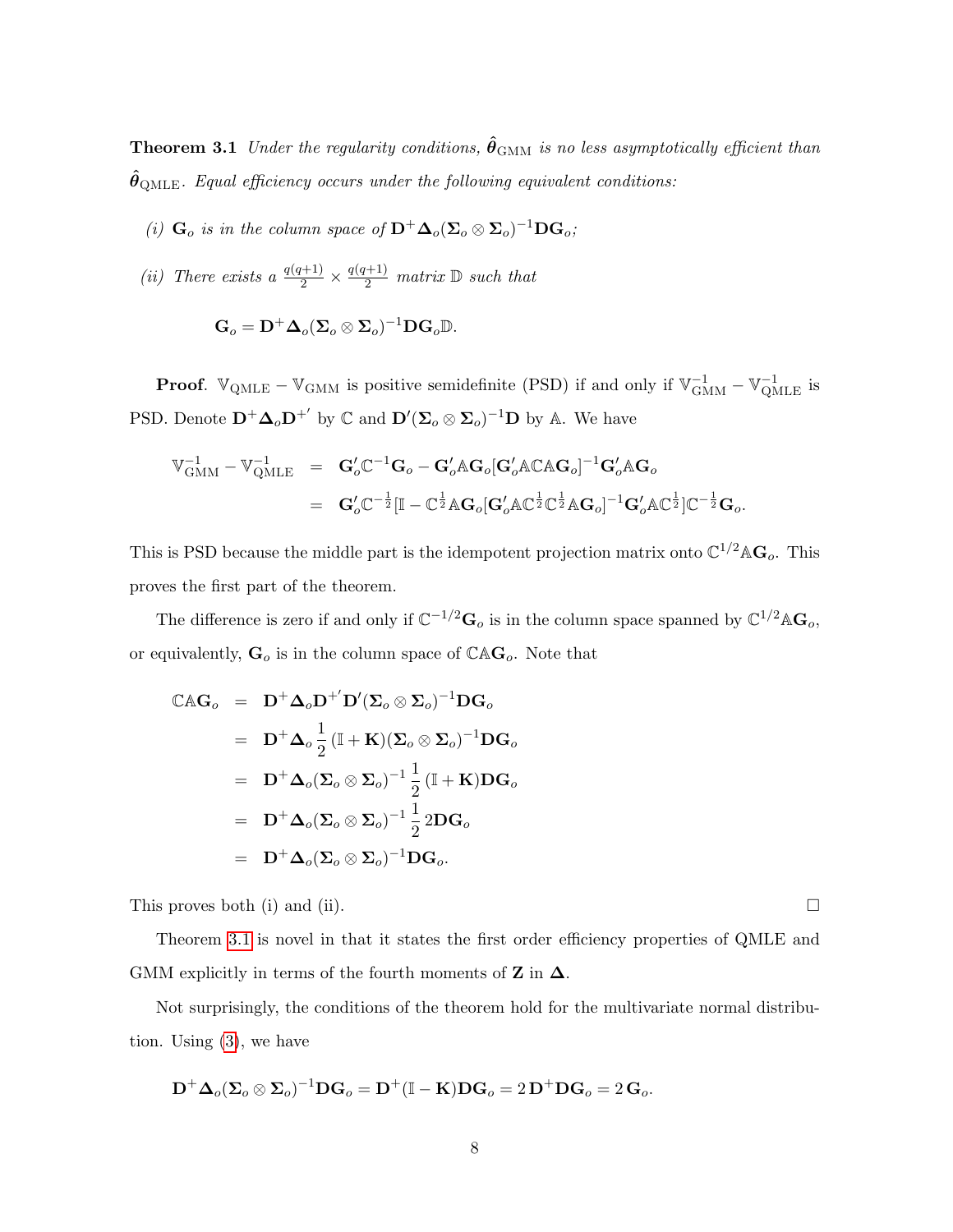So condition (ii) trivially holds. However, there may exist other distributions that satisfy the equal efficiency condition. The following example uses a Student-t distribution with  $\nu$  degrees of freedom  $(\nu > 4)$  to show that the condition holds.

Consider the problem of estimating the common variance  $\theta_o = \frac{\nu_o}{\nu_o - \nu_o}$  $\frac{\nu_o}{\nu_o-2}$  (0 <  $\theta_o$  < 2) of two uncorrelated random variables with zero mean:

$$
\Sigma = \theta \begin{bmatrix} 1 & 0 \\ 0 & 1 \end{bmatrix}, \quad \mathbf{G} = -\begin{bmatrix} 1 \\ 0 \\ 1 \end{bmatrix}, \quad \mathbf{D} = \begin{bmatrix} 1 & 0 & 0 \\ 0 & 1 & 0 \\ 0 & 1 & 0 \\ 0 & 0 & 1 \end{bmatrix}, \quad \mathbf{D}^{+} = \begin{bmatrix} 1 & 0 & 0 & 0 \\ 0 & \frac{1}{2} & \frac{1}{2} & 0 \\ 0 & 0 & 0 & 1 \end{bmatrix},
$$

$$
\mathbf{D}^{+}\mathbf{\Delta}\mathbf{D}^{+'} = \frac{\theta^{2}}{2-\theta} \begin{bmatrix} 1+\theta & 0 & 1+\theta \\ 0 & 1 & 0 \\ 1+\theta & 0 & 1+\theta \end{bmatrix}, \quad \mathbf{D}'(\mathbf{\Sigma}_{o} \otimes \mathbf{\Sigma}_{o})^{-1}\mathbf{D} = \frac{1}{\theta^{2}} \begin{bmatrix} 1 & 0 & 0 \\ 0 & 2 & 0 \\ 0 & 0 & 1 \end{bmatrix}
$$

$$
\mathbf{D}^{+}\mathbf{\Delta}(\mathbf{\Sigma} \otimes \mathbf{\Sigma})^{-1}\mathbf{D}\mathbf{G} = -\frac{2\theta}{2-\theta} \begin{bmatrix} 1 \\ 0 \\ 0 \\ 1 \end{bmatrix}.
$$

The condition of the theorem clearly holds with  $\mathbb{D} = \frac{2-\theta_o}{2\theta}$  $\frac{2-\theta_o}{2\theta_o}$ . Normal QMLE is efficient. In fact,  $\mathbb{V}_{\text{QMLE}} = \mathbb{V}_{\text{GMM}} = \frac{\theta_o^3}{2 - \theta_o}.$ 

<span id="page-8-1"></span>1

# <span id="page-8-0"></span>4 Second Order Analysis

Higher order stochastic expansions are based on the Taylor approximation of the first order conditions at the true value. The expansions have the following form

$$
\sqrt{N}(\hat{\boldsymbol{\beta}} - \boldsymbol{\beta}_o) = \boldsymbol{\mu} + N^{-\frac{1}{2}} \boldsymbol{\tau} + O_p(N^{-1}),
$$
\n(10)

where  $\pmb{\mu}$  and  $\pmb{\tau}$  are  $O_p(1)$  random vectors.

Since QMLE and EL are  $\sqrt{N}$  consistent, their first order bias, which can be obtained by taking the expectation of the first term, is zero. Similarly, the first order variances can be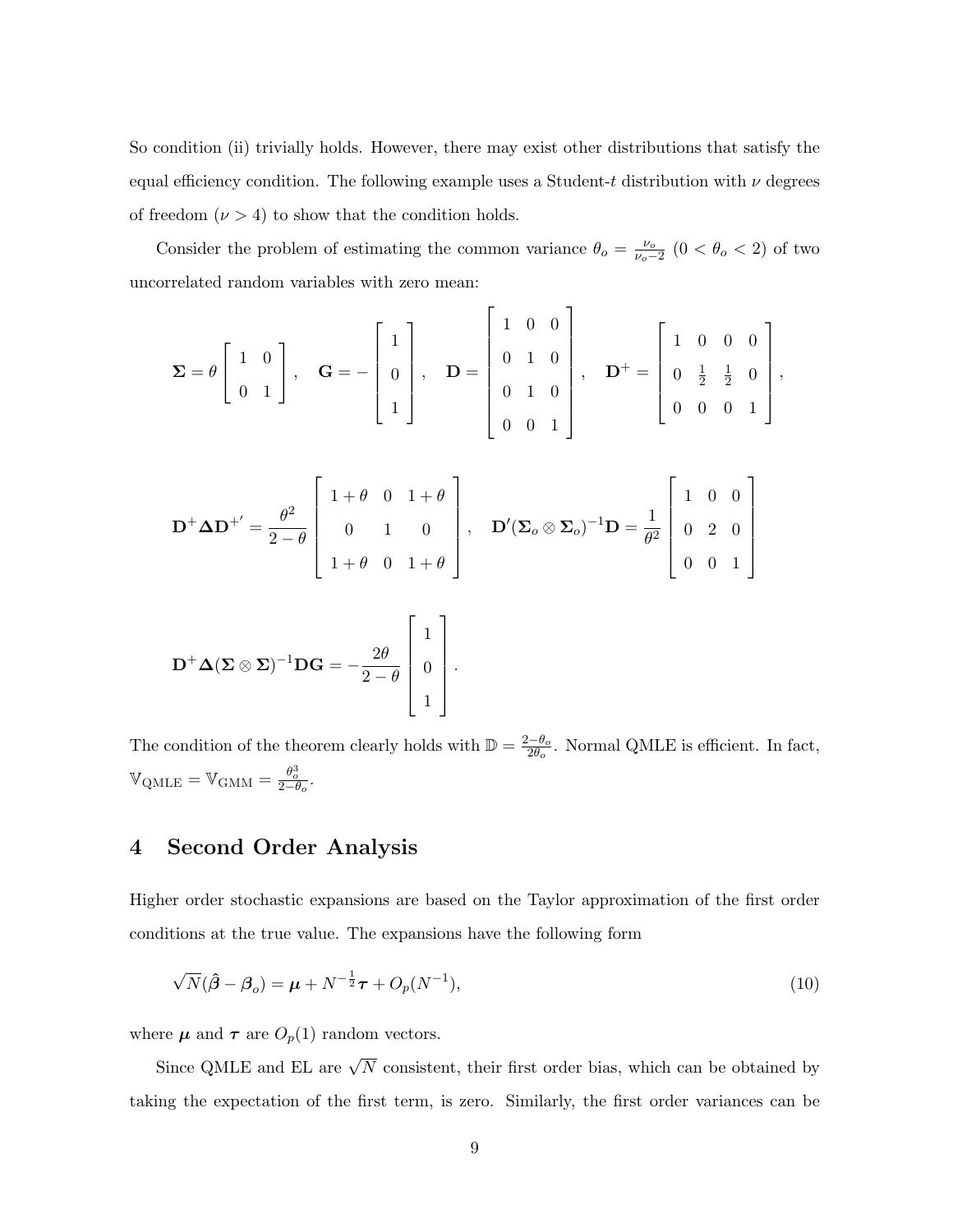obtained as the expectation of the outer product of first term. The second order bias is based on the expectation of the first two terms in [\(10\)](#page-8-1). Alternatively, the second order bias can be obtained using the Edgeworth approximation to the distribution as in [Rothenberg](#page-16-2) [\(1984\)](#page-16-2) and [McCullagh](#page-15-10) [\(1987\)](#page-15-10).

General expressions for  $\mu$  and  $\tau$  of extremum and minimum distance estimators with many examples can be found, e.g., in [Rilstone et al.](#page-16-3) [\(1996\)](#page-16-3); [Ullah](#page-16-4) [\(2004\)](#page-16-4). Specialized expressions for the GMM and (generalized) EL can be found in [Newey et al.](#page-15-11) [\(2005\)](#page-15-11) and [Newey and Smith](#page-15-12) [\(2004\)](#page-15-12).

Derivation of higher order stochastic expansions involves higher order derivatives of the objective functions. [Rilstone et al.](#page-16-3) [\(1996\)](#page-16-3) use a recursive definition of derivatives which is useful in general settings. In our derivation we follow [Newey and Smith](#page-15-12) [\(2004\)](#page-15-12) in using the usual definition because we do not go to the order higher than two and because we wish to compare the QMLE bias to the EL bias expression they derive.

In derivations of results in this section, we will use an alternative way of writing the first order condition  $(6)-(7)$  $(6)-(7)$  $(6)-(7)$ , which circumvents the need to operate with the inverse. Define  $\boldsymbol{\lambda} = -[\boldsymbol{\Sigma}(\boldsymbol{\theta}) \otimes \boldsymbol{\Sigma}(\boldsymbol{\theta})]^{-1} \mathbf{D} \mathbf{m}_N(\boldsymbol{\theta}), \text{ where } \mathbf{m}_N(\boldsymbol{\theta}) = \frac{1}{N} \sum_{i=1}^N \mathbf{m}(\mathbf{Z}_i; \boldsymbol{\theta}) = \text{vech}(\mathbf{S}) - \text{vech}(\boldsymbol{\Sigma}).$ Then the QMLE first order condition can be written as

$$
\mathbf{s}_N(\boldsymbol{\beta}) \equiv \frac{1}{N} \sum_{i=1}^N \mathbf{s}_i(\boldsymbol{\beta}) = 0,
$$

where

$$
\mathbf{s}_i(\boldsymbol{\beta}) = -\left[\begin{array}{c} \mathbf{G}(\boldsymbol{\theta})'\mathbf{D}'\boldsymbol{\lambda} \\ \mathbf{D}\,\mathbf{m}(\mathbf{Z}_i;\boldsymbol{\theta}) + [\boldsymbol{\Sigma}(\boldsymbol{\theta})\otimes\boldsymbol{\Sigma}(\boldsymbol{\theta})]\boldsymbol{\lambda} \end{array}\right]
$$

and we now have a  $p + q^2$ -vector of parameters  $\boldsymbol{\beta} = (\boldsymbol{\theta}', \boldsymbol{\lambda}')'$ . A similar representation was used by [Newey and Smith](#page-15-12) [\(2004\)](#page-15-12) for the EL first order condition.

Define

$$
\mathbf{M}_{j} = \frac{\partial^{2} \mathbf{s}_{i}(\boldsymbol{\beta})}{\partial \boldsymbol{\beta}^{\prime} \partial \boldsymbol{\beta}_{j}}, \text{ where } \boldsymbol{\beta}_{j} \text{ is the } j\text{-th element of } \boldsymbol{\beta},
$$
\n
$$
\mathbf{R} = [\mathbf{G}^{\prime} \mathbf{D}^{\prime} (\boldsymbol{\Sigma} \otimes \boldsymbol{\Sigma})^{-1} \mathbf{D} \mathbf{G}]^{-1},
$$
\n
$$
\mathbf{Q} = \mathbf{R} \mathbf{G}^{\prime} \mathbf{D}^{\prime} (\boldsymbol{\Sigma} \otimes \boldsymbol{\Sigma})^{-1},
$$
\n
$$
\mathbf{P} = (\boldsymbol{\Sigma} \otimes \boldsymbol{\Sigma})^{-1} - (\boldsymbol{\Sigma} \otimes \boldsymbol{\Sigma})^{-1} \mathbf{D} \mathbf{G} \mathbf{Q}.
$$
\n(11)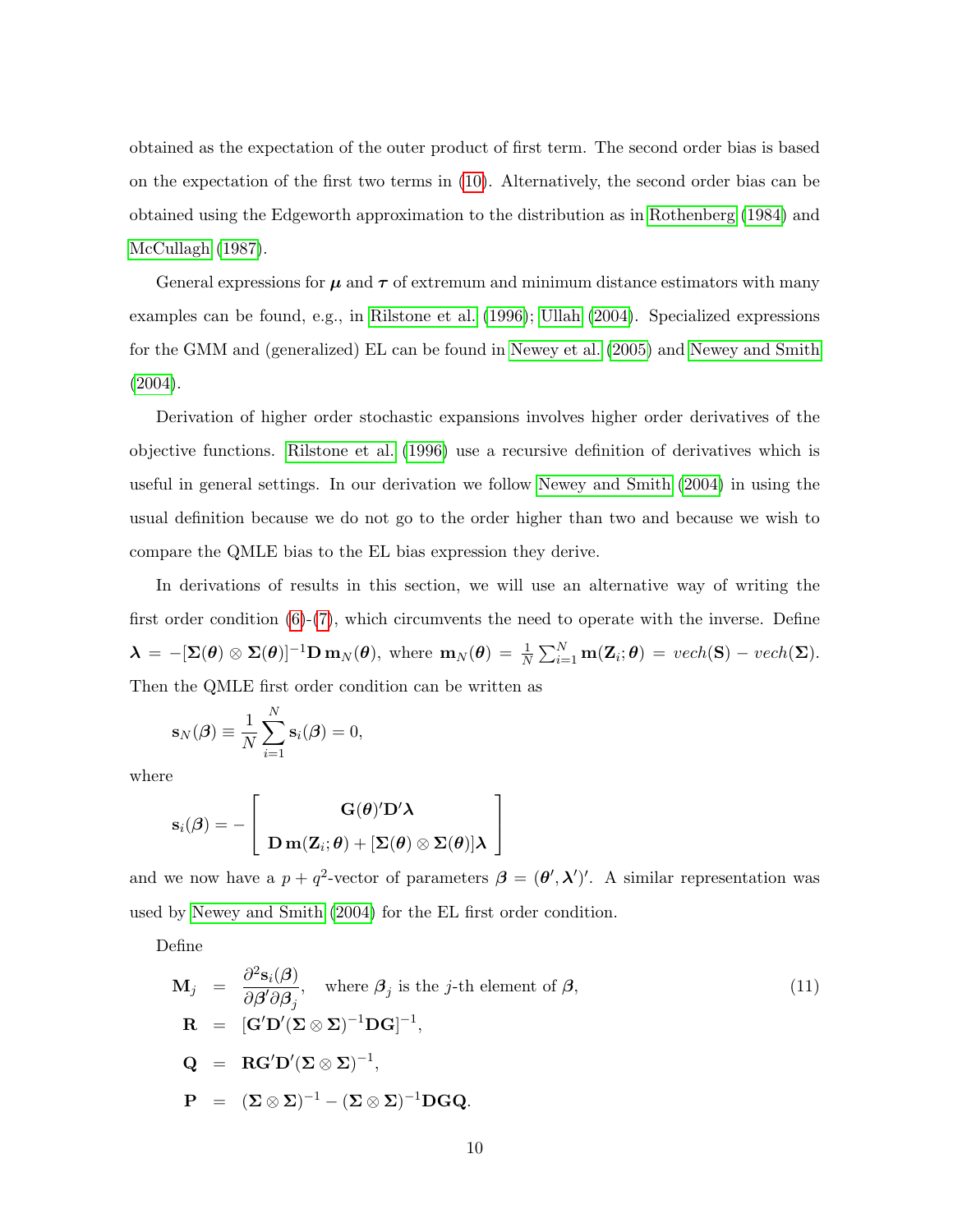Note that  $M_j$  does not depend on i because derivatives of  $m_i$  are not random. As before, we will use subscript  $o$  to denote matrices evaluated at  $\beta_o = (\theta_o', \mathbf{0}')'.$ 

**Theorem 4.1** The estimator  $\hat{\boldsymbol{\beta}}_{\text{OMLE}}$  satisfies [\(10\)](#page-8-1) with

<span id="page-10-0"></span>
$$
\boldsymbol{\mu} = \begin{bmatrix} \mathbf{Q}_o \\ \mathbf{P}_o \end{bmatrix} \mathbf{D} \frac{1}{\sqrt{N}} \sum_{i=1}^N [vech(\mathbf{S}_i) - vech(\mathbf{\Sigma}_o)],
$$
\n
$$
\boldsymbol{\tau} = 1/2 \begin{bmatrix} -\mathbf{R}_o & \mathbf{Q}_o \\ \mathbf{Q}_o' & \mathbf{P}_o \end{bmatrix} \sum_{j=1}^{p+q^2} \boldsymbol{\mu}_j \mathbf{M}_{jo} \boldsymbol{\mu},
$$
\n(12)

where  $\mu_j$  is the j-th element of  $\mu$ .

**Proof**. Let  $\bar{\mathbf{M}}(\boldsymbol{\beta}) = \frac{1}{N} \sum_{i=1}^{N} \frac{\partial \mathbf{s}_i(\boldsymbol{\beta})}{\partial \boldsymbol{\beta}'}$  $\frac{\mathbf{s}_i(\boldsymbol{\beta})}{\partial \boldsymbol{\beta}^\prime}, \ \mathbf{M}(\boldsymbol{\beta}) \ = \ \mathbb{E} \frac{\partial \mathbf{s}_i(\boldsymbol{\beta})}{\partial \boldsymbol{\beta}^\prime}$  $\frac{\mathbf{s}_{i}(\boldsymbol{\beta})}{\partial\boldsymbol{\beta}^{\prime}},\ \bar{\mathbf{M}}_{j}(\boldsymbol{\beta})\ =\ \frac{1}{N}\sum_{i=1}^{N}% \alpha_{i}\left( \mathbf{s}_{i}^{\dag}\right) \sum_{j=1}^{N}\alpha_{j}^{\dag}\left( \mathbf{s}_{j}^{\dag}\right) \label{eq:1.14}%$  $\partial^2 \mathbf{s}_i(\boldsymbol{\beta})$  $\frac{\partial^2 \mathbf{s}_i(\boldsymbol{\beta})}{\partial \boldsymbol{\beta}^{\prime} \partial \boldsymbol{\beta}_j}$  and  $\bar{\boldsymbol{\beta}}$  be between  $\hat{\beta}$  and  $\beta_o$ . Note that because  $\frac{\partial s_i(\beta)}{\partial \beta'}$  is non-random,  $\bar{M}(\beta) = M(\beta)$ . By the second-order Taylor expansion of [\(6\)](#page-5-1) around  $\beta_o$ , we have

$$
\mathbf{s}_{N}(\hat{\boldsymbol{\beta}}) = \mathbf{0}
$$
  
\n
$$
= \mathbf{s}_{N}(\boldsymbol{\beta}_{o}) + \bar{\mathbf{M}}(\boldsymbol{\beta}_{o})(\hat{\boldsymbol{\beta}} - \boldsymbol{\beta}_{o}) + \frac{1}{2} \sum_{j=1}^{p+q^2} (\hat{\boldsymbol{\beta}}_{j} - \boldsymbol{\beta}_{oj}) \bar{\mathbf{M}}_{j}(\bar{\boldsymbol{\beta}})(\hat{\boldsymbol{\beta}} - \boldsymbol{\beta}_{o})
$$
  
\n
$$
= \mathbf{s}_{N}(\boldsymbol{\beta}_{o}) + \mathbf{M}(\boldsymbol{\beta}_{o})(\hat{\boldsymbol{\beta}} - \boldsymbol{\beta}_{o}) + [\bar{\mathbf{M}}(\boldsymbol{\beta}_{o}) - \mathbf{M}(\boldsymbol{\beta}_{o})](\hat{\boldsymbol{\beta}} - \boldsymbol{\beta}_{o})
$$
  
\n
$$
+ \frac{1}{2} \sum_{j=1}^{p+q^2} (\hat{\boldsymbol{\beta}}_{j} - \boldsymbol{\beta}_{oj}) \mathbf{M}_{j}(\boldsymbol{\beta}_{o})(\hat{\boldsymbol{\beta}} - \boldsymbol{\beta}_{o}) +
$$
  
\n
$$
+ \frac{1}{2} \sum_{j=1}^{p+q^2} (\hat{\boldsymbol{\beta}}_{j} - \boldsymbol{\beta}_{oj}) [\bar{\mathbf{M}}_{j}(\bar{\boldsymbol{\beta}}) - \mathbf{M}_{j}(\boldsymbol{\beta}_{o})](\hat{\boldsymbol{\beta}} - \boldsymbol{\beta}_{o}).
$$

Since  $\bar{M}(\beta_o) = M(\beta_o)$ , the third term in the last equation is zero. Also note that the last term is  $O_p(N^{-3/2})$ .

Assume that  $\bar{\mathbf{M}}(\boldsymbol{\beta}_o)$  is not singular. Then,

$$
\hat{\boldsymbol{\beta}} - \boldsymbol{\beta}_o = -[\mathbf{M}(\boldsymbol{\beta}_o)]^{-1} \mathbf{s}_N(\boldsymbol{\beta}_o)
$$
  
\n
$$
-\frac{1}{2}[\mathbf{M}(\boldsymbol{\beta}_o)]^{-1} \sum_{j=1}^{p+q^2} (\hat{\boldsymbol{\beta}}_j - \boldsymbol{\beta}_{oj}) \mathbf{M}_j(\boldsymbol{\beta}_o) (\hat{\boldsymbol{\beta}} - \boldsymbol{\beta}_o)
$$
  
\n
$$
+ O_p(N^{-3/2}).
$$
\n(13)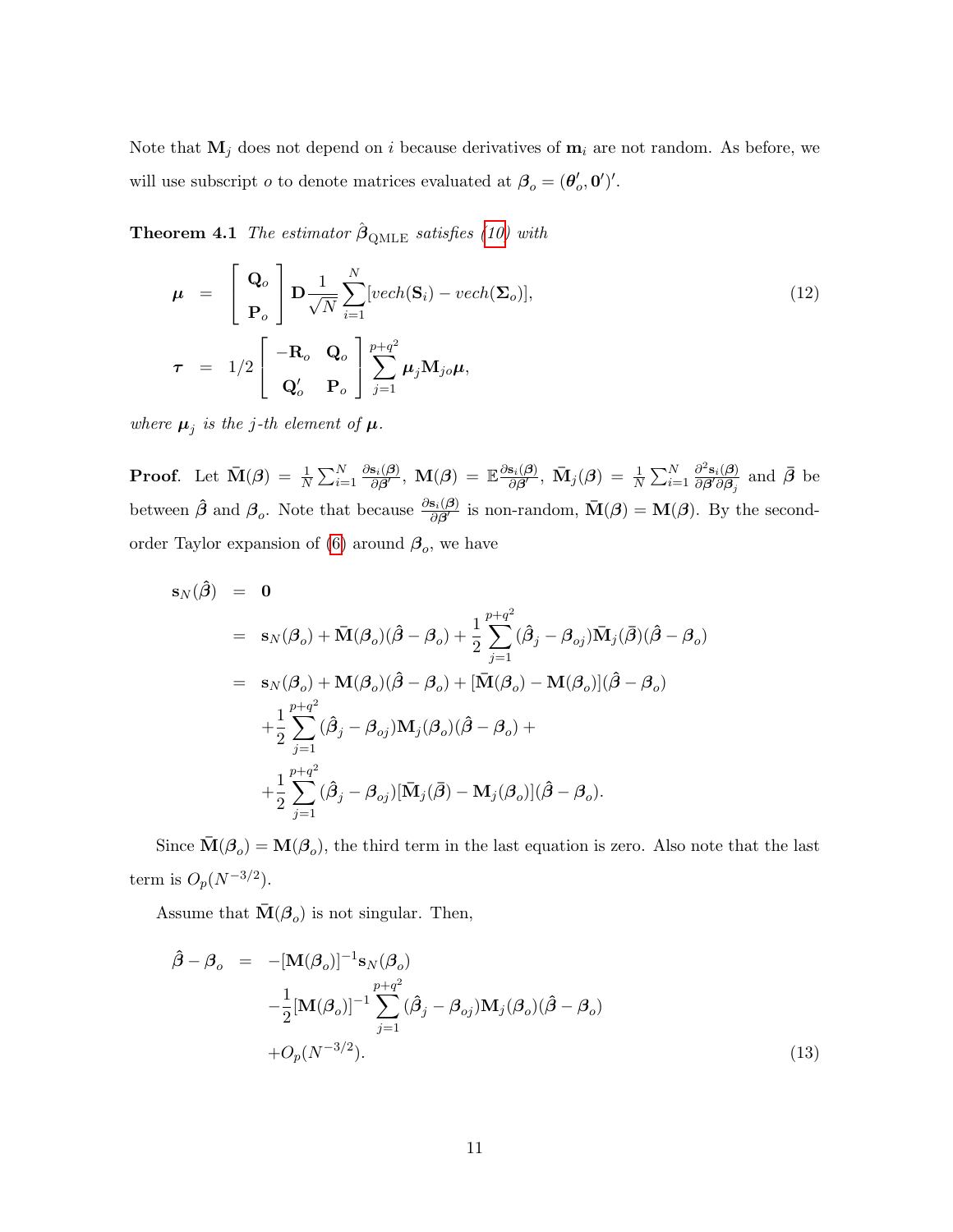But  $\mathbf{M}(\boldsymbol{\beta}_o) = \sqrt{ }$  $\overline{1}$  $\mathbf{0}$   $\mathbf{G}_\mathrm{o}'\mathbf{D}'$  $\text{DG}_o \ \ \ \text{ $\Sigma_o\otimes\Sigma_o$}$ 1  $\Big\vert \, , \; {\bf s}_N(\boldsymbol{\beta}_o) \, = \, - \,$  $\sqrt{ }$  $\overline{1}$ 0  $\mathbf{D}\,\mathbf{m}_N(\boldsymbol{\theta}_o)$ 1 and the second term is  $O_p(N^{-1})$ . We thus have

$$
\hat{\boldsymbol{\beta}} - \boldsymbol{\beta}_o = \frac{1}{\sqrt{N}} \begin{bmatrix} \mathbf{Q}_o \\ \mathbf{P}_o \end{bmatrix} \mathbf{D} \frac{1}{\sqrt{N}} \sum_{i=1}^N [vech(\mathbf{S}_i) - vech(\mathbf{\Sigma}_o)] + O_p(N^{-1})
$$

$$
= \frac{1}{\sqrt{N}} \boldsymbol{\mu} + O_p(N^{-1}). \tag{14}
$$

Substituting [\(21\)](#page-17-0) into [\(20\)](#page-16-5), multiplying by  $\sqrt{N}$  and collecting terms of the same order yields the result.  $\Box$ 

Note that  $\mathbb{E}\mu = 0$  and the first order variance of  $\hat{\beta}_{\text{OMLE}}$  based on [\(12\)](#page-10-0) can be written as

<span id="page-11-0"></span>
$$
\mathbb{E}\mu\mu' = \begin{bmatrix} \mathbf{Q}_o \\ \mathbf{P}_o \end{bmatrix} \mathbf{D} \mathbb{E}[\mathbf{m}(\mathbf{Z}_i, \theta_o) \mathbf{m}(\mathbf{Z}_i, \theta_o)'] \mathbf{D}' \begin{bmatrix} \mathbf{Q}_o \\ \mathbf{P}_o \end{bmatrix}'
$$

$$
= \begin{bmatrix} \mathbf{Q}_o \boldsymbol{\Delta}_o \mathbf{Q}_o' & \mathbf{Q}_o \boldsymbol{\Delta}_o \mathbf{P}_o' \\ \mathbf{P}_o \boldsymbol{\Delta}_o \mathbf{Q}_o' & \mathbf{P}_o \boldsymbol{\Delta}_o \mathbf{P}_o' \end{bmatrix},
$$
(15)

where the upper left  $p \times p$  block of [\(15\)](#page-11-0) is the traditional expression for the asymptotic variance of  $\hat{\boldsymbol{\theta}}_{\text{QMLE}}$  (see, e.g., [Chamberlain, 1984\)](#page-15-1).

Let  $\mathbb B$  denote the second order bias of the relevant estimator. Using  $(10)$ , the bias can be written in terms of the expected value of  $\tau$  as

<span id="page-11-1"></span>
$$
\mathbb{B}=\mathbb{E}\boldsymbol{\tau}/N.
$$

Thus, an explicit form of the QMLE bias contains  $\mathbb{E}\mu_j \mathbf{M}_{j\circ}\mu$ ,  $j = 1, \ldots, p + q^2$ . But  $\mathbf{M}_{j\circ}$  can be written as

$$
\mathbf{M}_{jo} = -\frac{\partial^2}{\partial \beta^i \partial \beta_j} \begin{bmatrix} \mathbf{G}^i \mathbf{D}^i \mathbf{\lambda} \\ \mathbf{D} \mathbf{m}(\mathbf{Z}_i, \theta_o) + (\mathbf{\Sigma} \otimes \mathbf{\Sigma}) \mathbf{\lambda} \end{bmatrix} \bigg|_{\theta = \theta_o, \mathbf{\lambda} = 0}
$$

$$
= \begin{cases} -\begin{bmatrix} \mathbf{0} & \mathbf{G}_o^{j'} \mathbf{D}^i \\ \mathbf{D} \mathbf{G}_o^j & \mathbf{\Omega}_o^j \end{bmatrix}, & j = 1, \dots, p \\ -\begin{bmatrix} \mathbf{G}_{j-p,o} & \mathbf{0} \\ \mathbf{\Omega}_{j-p,o} & \mathbf{0} \end{bmatrix}, & j = p+1, \dots, p+q^2 \end{cases}
$$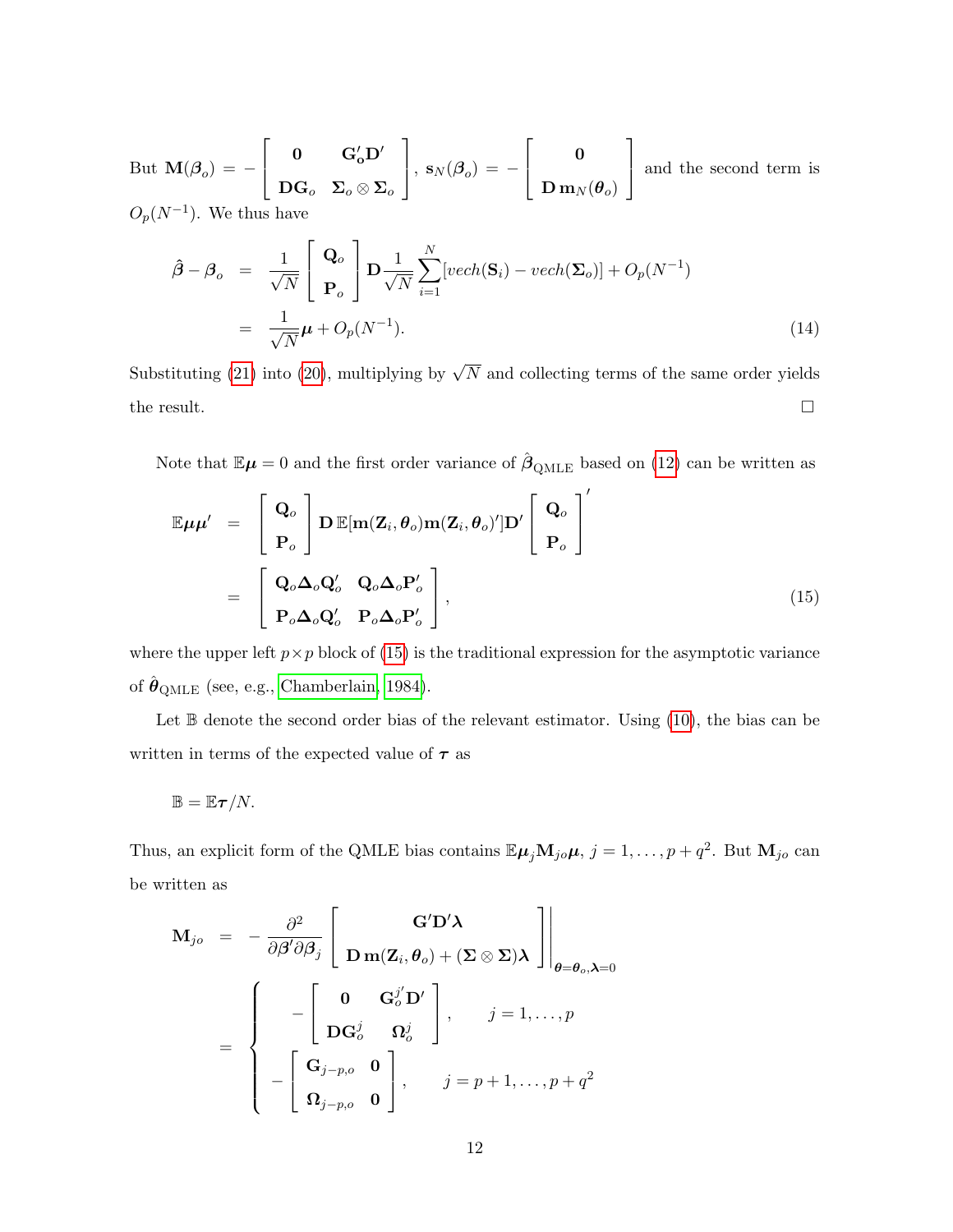where  $\mathbf{G}_o^j = \frac{\partial}{\partial \boldsymbol{\theta}}$  $\left.\frac{\partial}{\partial \boldsymbol{\theta}_j} \mathbf{G} \right|_{\boldsymbol{\theta} = \boldsymbol{\theta}_o}, \; \mathbf{G}_{j-p,o} \; = \; \frac{\partial}{\partial \boldsymbol{\theta}_o}$  $\frac{\partial}{\partial \boldsymbol{\theta}}[\mathbf{G}' \mathbf{D}' \mathbf{e}_{j-p}]\big|_{\boldsymbol{\theta}=\boldsymbol{\theta}_o}, \; \mathbf{\Omega}_o^j \; = \; \frac{\partial}{\partial \boldsymbol{\theta}}$  $\left.\frac{\partial}{\partial \boldsymbol{\theta}_j} (\boldsymbol{\Sigma}\otimes \boldsymbol{\Sigma})\right|_{\boldsymbol{\theta}=\boldsymbol{\theta}_o},\; \boldsymbol{\Omega}_{j-p,o}\,=\,$ ∂  $\frac{\partial}{\partial \theta} [(\mathbf{\Sigma} \otimes \mathbf{\Sigma}) \mathbf{e}_{j-p}]|_{\boldsymbol{\theta} = \boldsymbol{\theta}_o}$ , and  $\mathbf{e}_{j-p}$  is a  $q^2$ -vector of zeros with the  $(j-p)$ -th element equal to 1. Therefore  $M_j$  is non-random and we can write

$$
\mathbb{E}\mu_j \mathbf{M}_{jo}\mu = \begin{cases}\n-\begin{bmatrix}\n\mathbf{0} & \mathbf{G}_o^{j'}\mathbf{D}' \\
\mathbf{D}\mathbf{G}_o^{j} & \mathbf{\Omega}_o^{j}\n\end{bmatrix}\n\mathbb{E}\mu\mu' \mathbf{e}_j, \quad j = 1, ..., p \\
-\begin{bmatrix}\n\mathbf{G}_{j-p,o} & \mathbf{0} \\
\mathbf{\Omega}_{j-p,o} & \mathbf{0}\n\end{bmatrix}\n\mathbb{E}\mu\mu' \mathbf{e}_j, \quad j = p+1, ..., p+q^2,\n\end{cases}
$$
\n(16)

where  $\mathbf{e}_k$  is a  $p + q^2$ -vector of zeros with the k-th element equal to 1. Substituting [\(15\)](#page-11-0) into [\(16\)](#page-11-1) and simplifying yields the result of the following theorem.

**Theorem 4.2** The second order bias of  $\hat{\boldsymbol{\beta}}_{\text{OMLE}}$  can be written as follows

<span id="page-12-1"></span>
$$
\mathbb{B}_{\text{QMLE}} = -\frac{1}{2N} \begin{bmatrix} -\mathbf{R}_{o} & \mathbf{Q}_{o} \\ \mathbf{Q}_{o}' & \mathbf{P}_{o} \end{bmatrix} \left\{ \sum_{j=1}^{p} \begin{bmatrix} \mathbf{0} & \mathbf{G}_{o}^{j'} \mathbf{D}' \\ \mathbf{D}\mathbf{G}_{o}^{j} & \mathbf{\Omega}_{o}^{j} \end{bmatrix} \begin{bmatrix} \mathbf{Q}_{o} \boldsymbol{\Delta}_{o} \mathbf{Q}_{o}' \\ \mathbf{P}_{o} \boldsymbol{\Delta}_{o} \mathbf{Q}_{o}' \end{bmatrix} \mathbf{e}_{j} + \sum_{j=p+1}^{p+q^{2}} \begin{bmatrix} \mathbf{G}_{j-p,o} \\ \mathbf{\Omega}_{j-p,o} \end{bmatrix} \mathbf{Q}_{o} \boldsymbol{\Delta}_{o} \mathbf{P}_{o}' \mathbf{e}_{j-p} \right\},
$$
\n(17)

where  $\mathbf{e}_k$  is the zero vector of relevant dimension in which the k-th element is 1.

[McCullagh](#page-15-10) [\(1987\)](#page-15-10) and [Linton](#page-15-13) [\(1997\)](#page-15-13) give expressions for the second order bias of QMLE in terms of cumulants; our higher-moment representation is simpler and it enables comparison with the second order biases derived in [Newey and Smith](#page-15-12) [\(2004\)](#page-15-12).

[Newey and Smith'](#page-15-12)s [\(2004,](#page-15-12) Theorems 4.1 and 4.6) second order bias for the EL estimator of  $\theta_o$  is, in our notation,

<span id="page-12-0"></span>
$$
\mathbb{B}_{\text{EL}} = -\frac{1}{2N} \mathbf{Q}_o^{\text{EL}} \sum_{j=1}^p \mathbf{G}_o^j \mathbf{R}_o^{\text{EL}} \mathbf{e}_j,
$$
\n(18)

where

<span id="page-12-2"></span>
$$
\begin{array}{rcl} \mathbf{Q}^{\mathrm{EL}} & = & \mathbf{R}^{\mathrm{EL}}\mathbf{G}'[\mathbb{E}\mathbf{m}(\mathbf{Z}_i,\boldsymbol{\theta})\mathbf{m}(\mathbf{Z}_i,\boldsymbol{\theta})'],\\ \mathbf{R}^{\mathrm{EL}} & = & (\mathbf{G}'[\mathbb{E}\mathbf{m}(\mathbf{Z}_i,\boldsymbol{\theta})\mathbf{m}(\mathbf{Z}_i,\boldsymbol{\theta})']^{-1}\mathbf{G})^{-1} \end{array}
$$

It is not clear how this compares to  $\mathbb{B}_{\text{QMLE}}(\theta)$  in general. However, when **Z** is multivariate normal, it is relatively easy to show that the upper block of  $\mathbb{B}_{\text{QMLE}}$  is equal to [\(18\)](#page-12-0).

.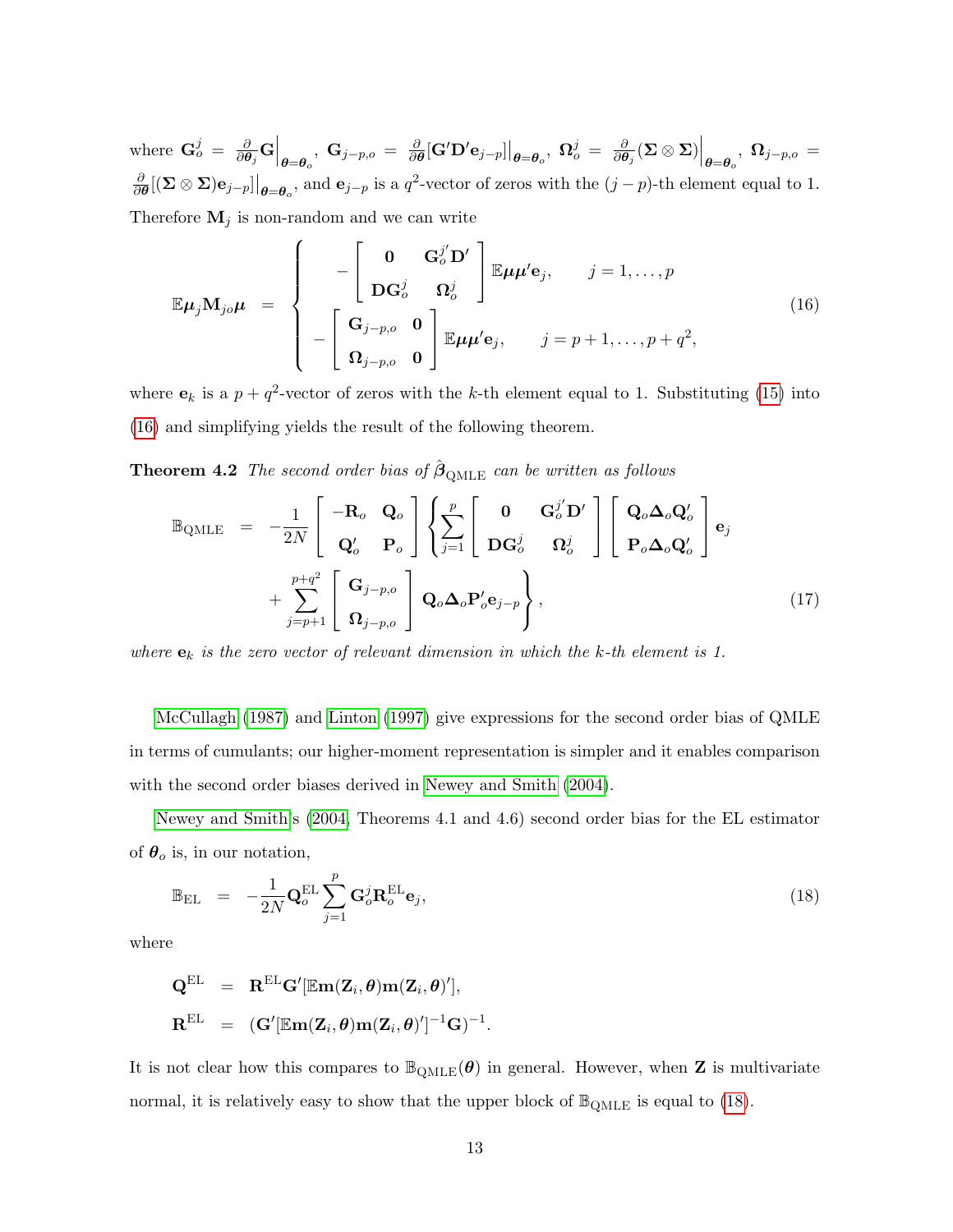In order to show this final result we make use of two results mentioned before. One result is about stating fourth order moments of the normal distribution in terms of the second order moments, the other result is about properties of the duplication matrix.

Using the results, it is easy to show that

$$
\mathbf{Q}_o \Delta_o \mathbf{Q}_o' = 2 \mathbf{R}_o,
$$
  

$$
\mathbf{Q}_o \Delta_o \mathbf{P}_o' = 0.
$$

Note that this makes the QMLE variance matrix [\(15\)](#page-11-0) block diagonal just like its EL counterpart (see, e.g., [Qin and Lawless, 1994,](#page-16-6) Theorem 1).

We can now use these simplifications to rewrite [\(17\)](#page-12-1) as follows

$$
\mathbb{B}_{\text{QMLE}} = -\frac{1}{2N} \begin{bmatrix} -\mathbf{R}_{o} & \mathbf{Q}_{o} \\ \mathbf{Q}_{o}' & \mathbf{P}_{o} \end{bmatrix} \left\{ \sum_{j=1}^{p} \begin{bmatrix} 0 & \mathbf{G}_{o}^{j'} \mathbf{D}' \\ \mathbf{D}\mathbf{G}_{o}^{j} & \mathbf{\Omega}_{o}^{j} \end{bmatrix} \begin{bmatrix} 2\mathbf{R}_{o} \\ \mathbf{0} \end{bmatrix} \mathbf{e}_{j} \right\}
$$

$$
= -\frac{1}{2N} \begin{bmatrix} -\mathbf{R}_{o} & \mathbf{Q}_{o} \\ \mathbf{Q}_{o}' & \mathbf{P}_{o} \end{bmatrix} \begin{bmatrix} 0 \\ 2\sum_{j=1}^{p} \mathbf{D}\mathbf{G}_{o}^{j} \mathbf{R}_{o} \mathbf{e}_{j} \end{bmatrix}
$$

$$
= -\frac{1}{N} \begin{bmatrix} \mathbf{Q}_{o} \mathbf{D} \sum_{j=1}^{p} \mathbf{G}_{o}^{j} \mathbf{R}_{o} \mathbf{e}_{j} \\ \mathbf{P}_{o} \mathbf{D} \sum_{j=1}^{p} \mathbf{G}_{o}^{j} \mathbf{R}_{o} \mathbf{e}_{j} \end{bmatrix} .
$$
(19)

The upper block of [\(19\)](#page-12-2) does now look similar to [\(18\)](#page-12-0) but not identical. The difference is that the expression for  $\mathbb{B}_{\text{QMLE}}$  contains  $\mathbf{D}'(\mathbf{\Sigma}\otimes \mathbf{\Sigma})^{-1}\mathbf{D}$ , while  $\mathbb{B}_{\text{EL}}$  contains  $\frac{1}{2}\mathbb{E}[\mathbf{m}(\mathbf{Z}_i,\boldsymbol{\theta})\mathbf{m}(\mathbf{Z}_i,\boldsymbol{\theta})']$ .

We proceed by showing that, regardless of the distribution, we can write  $\mathbb{E}[\mathbf{m}(\mathbf{Z}_i, \boldsymbol{\theta})\mathbf{m}(\mathbf{Z}_i, \boldsymbol{\theta})']$ as  $[\mathbf{D}^+\mathbf{\Delta}_o\mathbf{D}^+]$ . This is because  $\mathbf{\Delta} = \mathbb{V}[vec(\mathbf{S}_i)] = \mathbb{V}[\mathbf{D}\text{ }vech(\mathbf{S}_i)] = \mathbf{D}\mathbb{V}[vech(\mathbf{S}_i)]\mathbf{D}'$ . But  $\mathbb{V}[vech(\mathbf{S}_i)] = \mathbb{E}[\mathbf{m}(\mathbf{Z}_i, \boldsymbol{\theta})\mathbf{m}(\mathbf{Z}_i, \boldsymbol{\theta})']$ . Now for the normal distribution, the two facts above imply that  $[\mathbf{D}^+\mathbf{\Delta}_o\mathbf{D}^{+'}]$  can be written as  $2\mathbf{D}^+(\Sigma\otimes \Sigma)\mathbf{D}^{+'}$ .

We further note that  $[\mathbf{D}^{+'}(\Sigma\otimes\Sigma)\mathbf{D}^{+}]^{-1}$  is equal to  $\mathbf{D}'(\Sigma\otimes\Sigma)^{-1}\mathbf{D}$  as discussed in Section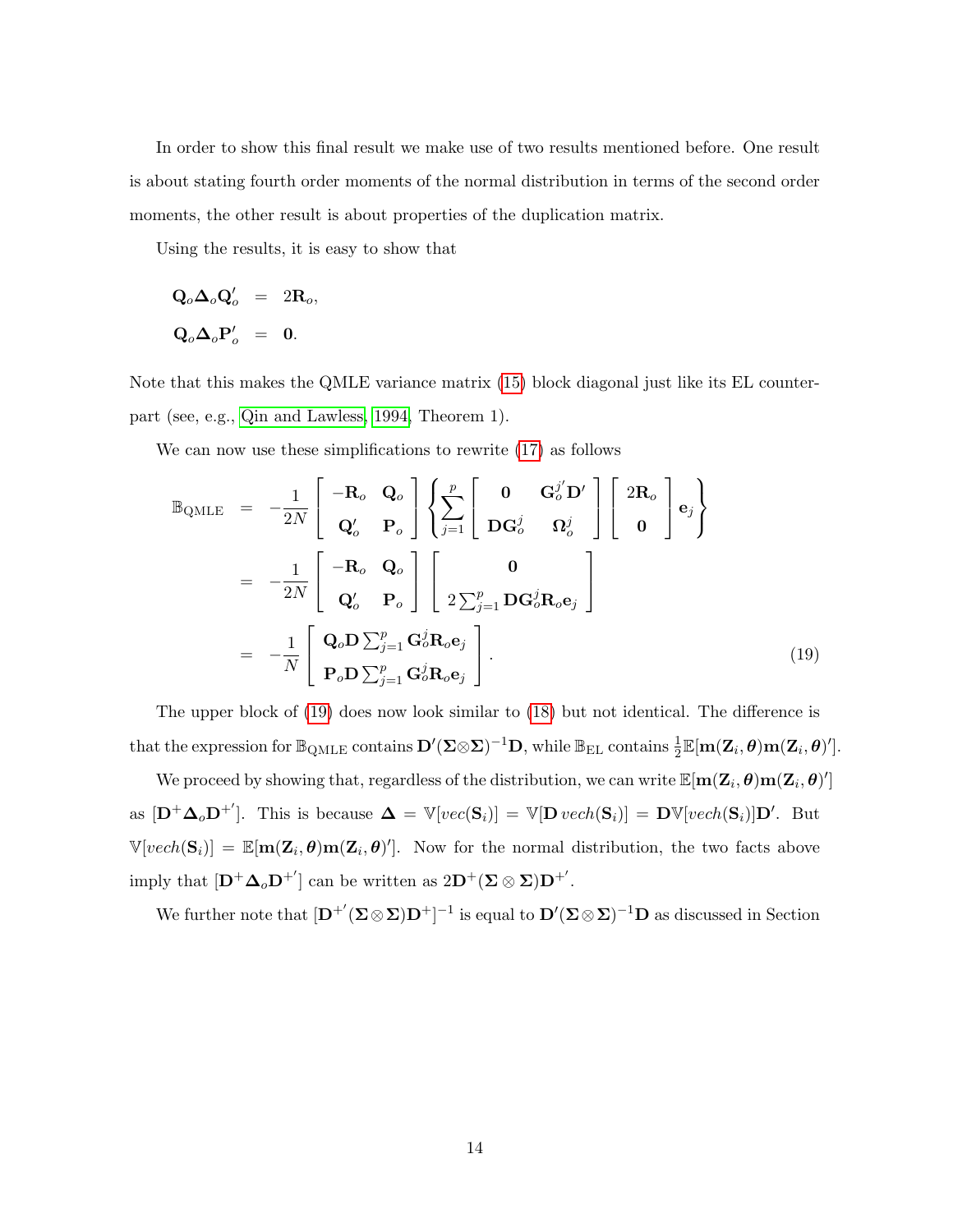[3.](#page-5-0) We can therefore write

$$
\begin{array}{rcl} \mathbf{R}^{\mathrm{EL}} & = & \{ \mathbf{G}'[2\mathbf{D}^{+}(\mathbf{\Sigma}\otimes\mathbf{\Sigma})\mathbf{D}^{+}']^{-1}\mathbf{G} \}^{-1} \\ \\ & = & 2[\mathbf{G}'\mathbf{D}'(\mathbf{\Sigma}\otimes\mathbf{\Sigma})^{-1}\mathbf{D}\mathbf{G}]^{-1} \\ \\ & = & 2\mathbf{R}, \end{array}
$$
\n
$$
\mathbf{Q}^{\mathrm{EL}} & = & \mathbf{R}^{\mathrm{EL}}\mathbf{G}'[2\mathbf{D}^{+}(\mathbf{\Sigma}\otimes\mathbf{\Sigma})\mathbf{D}^{+}']^{-1} \\ \\ & = & \mathbf{R}\mathbf{G}'\mathbf{D}'(\mathbf{\Sigma}\otimes\mathbf{\Sigma})^{-1}\mathbf{D} \\ \\ & = & \mathbf{Q}\mathbf{D}, \end{array}
$$

which confirms that the bias expressions are identical.

Note the relationship between the proof and the intuition mentioned above: the proof establishes equality of certain moments in the EL bias expression with those of QMLE, while the intuition stresses that the EL bias terms do not depend on discreteness and so the equivalence of discrete MLE and EL should carry over to continuous distributions.

### 5 Concluding Remarks

The paper derives new properties of three known consistent estimators – GMM, MLE, EL. Specifically, it is argued that the Gaussian MLE preserves its asymptotic efficiency property even if the data are non-normal, provided certain conditions hold. The conditions are problem specific so it is hard to say how easy it is to violate it. But it is easy to use as illustrated by the Student-t example.

In this paper we compared Gaussian QMLE to optimal GMM in terms of the first order asymptotics but, of course, the same result holds for asymptotic equivalents of optimal GMM such as the empirical likelihood and exponential tilting estimators because their asymptotic variance is identical to GMM.

The main second order asymptotic result of the paper is the expression for the MLE bias. It may be useful in many settings including finite sample studies, but we use it here to show that it is identical to the bias expression for the EL estimator under normality.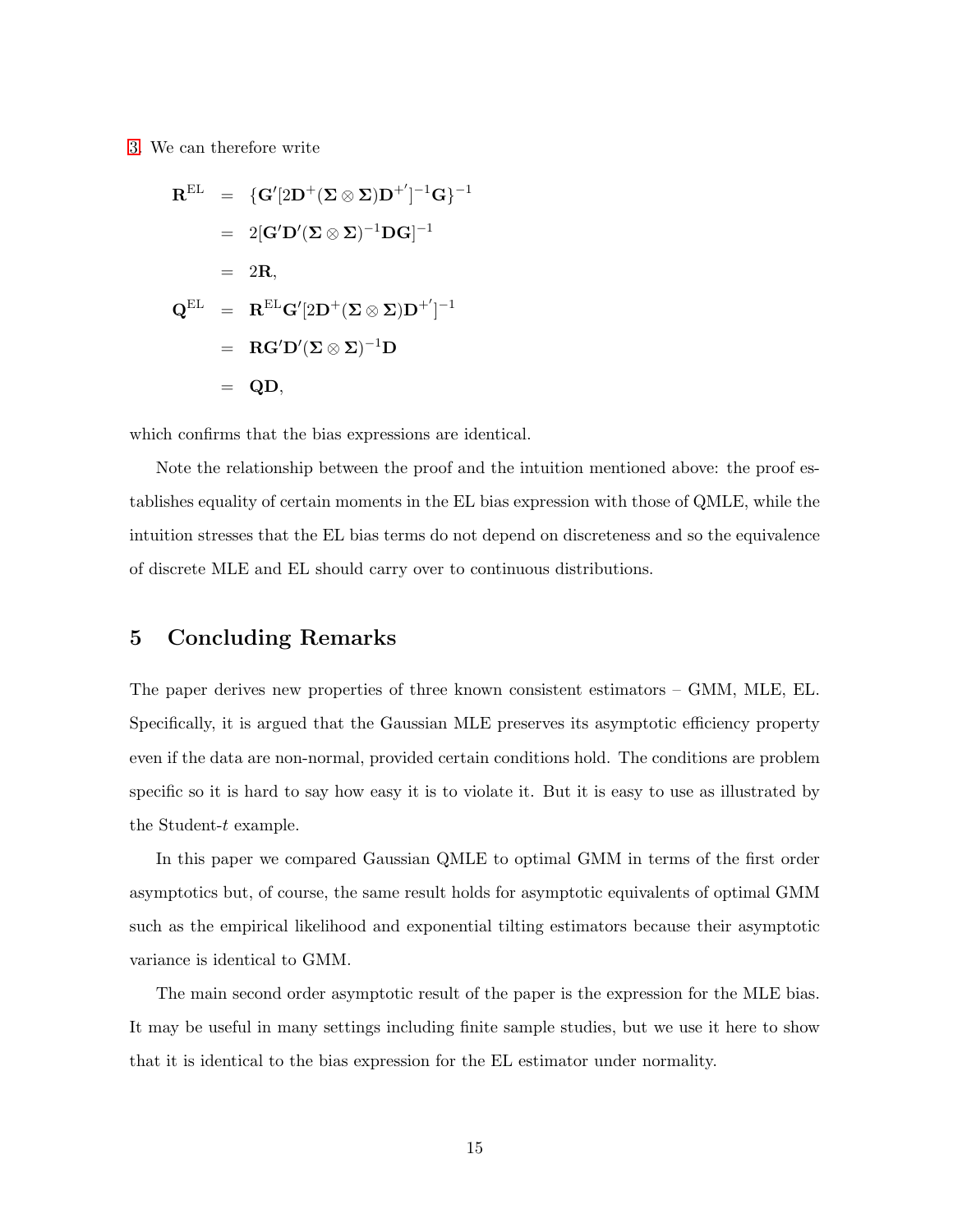# References

- <span id="page-15-5"></span>ANDERSON, T. W. (1989): "Linear latent variable models and covariance structures," Journal of Econometrics, 41, 91–119.
- <span id="page-15-3"></span>Anderson, T. W. and Y. Amemiya (1988): "The Asymptotic Normal Distribution of Estimators in Factor Analysis under General Conditions," The Annals of Statistics, 16, 759–771.
- <span id="page-15-2"></span>Browne, M. W. (1987): "Robustness of statistical inference in factor analysis and related models," Biometrika, 74, 375–384.
- <span id="page-15-4"></span>BROWNE, M. W. AND A. SHAPIRO (1988): "Robustness of normal theory methods in the analysis of linear latent variable models," British Journal of Mathematical and Statistical Psychology, 41, 193–208.
- <span id="page-15-1"></span>CHAMBERLAIN, G. (1984): "Panel data," in Handbook of Econometrics, ed. by Z. Griliches and M. D. Intriligator, vol. II, 1248–1313.
- <span id="page-15-9"></span>Hansen, L. (1982): "Large sample properties of generalized method of moments estimators," Econometrica, 50, 1029–1054.
- <span id="page-15-0"></span>JÖRESKOG, K. G. (1970): "A general method for analysis of covariance structures," Biometrika, 57, 239–251.
- <span id="page-15-13"></span>LINTON, O. (1997): "An asymptotic expansion in the GARCH(1,1) model," *Econometric Theory*, 13, 558.
- <span id="page-15-7"></span>MAGNUS, J. R. AND H. NEUDECKER (1988): Matrix differential calculus with applications in statistics and econometrics, Wiley Series in Probability and Statistics, Chichester: John Wiley and Sons Ltd.
- <span id="page-15-10"></span>McCullagh, P. (1987): Tensor Methods in Statistics, Monographs on Statistics and Applied Probability, London: Chapman and Hall.
- <span id="page-15-6"></span>Mooijaart, A. and P. Bentler (1991): "Robustness of normal theory statistics in structural equation models," Statistica Neerlandica, 45, 159–171.
- <span id="page-15-8"></span>NEWEY, W. AND D. MCFADDEN (1994): "Large sample estimation and hypothesis testing," in Handbook of Econometrics, ed. by R. Engle and D. McFadden, vol. IV, 2113–2241.
- <span id="page-15-11"></span>Newey, W. K., J. S. Ramalho, and R. J. Smith (2005): "Asymptotic Bias for GMM and GEL Estimators with Estimated Nuisance Parameters," in Identification and Inference in Econometric Models: Essays in Honor of Thomas J. Rothenberg, ed. by D. Andrews and J. Stock, Cambridge University Press, 245–281.
- <span id="page-15-12"></span>Newey, W. K. and R. J. Smith (2004): "Higher order properties of GMM and Generalized Empirical Likelihood estimators," Econometrica, 72, 219–255.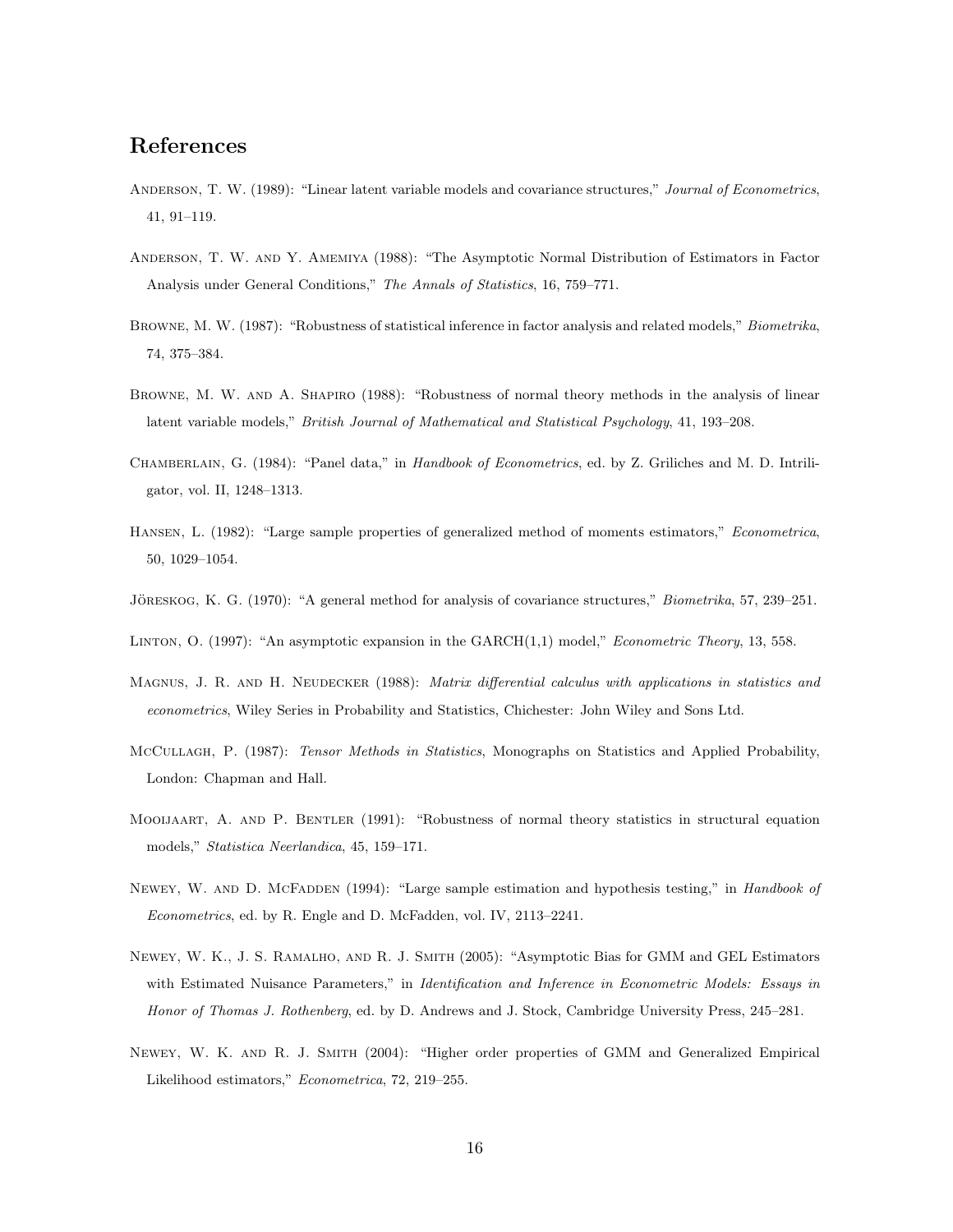- <span id="page-16-1"></span>Owen, A. B. (2001): Empirical likelihood, Monographs on statistics and applied probability; 92, Boca Raton, Fla. : Chapman and Hall.
- <span id="page-16-6"></span>Qin, J. and J. Lawless (1994): "Empirical likelihood and general estimating equations," The Annals of Statistics, 22, 300–325.
- <span id="page-16-3"></span>Rilstone, P., V. Srivastava, and A. Ullah (1996): "The second-order bias and mean squared error of nonlinear estimators," Journal of Econometrics, 75, 369–395.
- <span id="page-16-2"></span>ROTHENBERG, T. (1984): "Approximating the distributions of econometric estimators and test statictics," in Handbook of Econometrics, ed. by Z. Griliches and M. D. Intriligator, vol. II, 881–935.
- <span id="page-16-0"></span>SATORRA, A. AND H. NEUDECKER (1994): "On the Asymptotic Optimality of Alternative Minimum-Distance Estimators in Linear Latent-Variable Models," Econometric Theory, 10, 867–883.
- <span id="page-16-4"></span>Ullah, A. (2004): Finite Sample Econometrics, Advanced Texts in Econometrics, Oxford University Press.

# A Proofs

Let  $\bar{\mathbf{M}}(\boldsymbol{\beta}) = \frac{1}{N} \sum_{i=1}^{N} \frac{\partial \mathbf{s}_i(\boldsymbol{\beta})}{\partial \boldsymbol{\beta}'}$ ,  $\mathbf{M}(\boldsymbol{\beta}) = \mathbb{E} \frac{\partial \mathbf{s}_i(\boldsymbol{\beta})}{\partial \boldsymbol{\beta}'}$ ,  $\bar{\mathbf{M}}_j(\boldsymbol{\beta}) = \frac{1}{N} \sum_{i=1}^{N} \frac{\partial^2 \mathbf{s}_i(\boldsymbol{\beta})}{\partial \boldsymbol{\beta}' \partial \boldsymbol{\beta}_j}$  and  $\bar{\boldsymbol{\beta}}$  be between  $\hat{\boldsymbol$ that because  $\frac{\partial s_i(\beta)}{\partial \beta'}$  is non-random,  $\bar{M}(\beta) = M(\beta)$ . By the second-order Taylor expansion of [\(6\)](#page-5-1) around  $\beta_o$ , we have

<span id="page-16-5"></span>
$$
\begin{array}{rcl}\ns_N(\hat{\beta}) & = & 0 \\
& = & s_N(\beta_o) + \bar{M}(\beta_o)(\hat{\beta} - \beta_o) + \frac{1}{2} \sum_{j=1}^{p+q^2} (\hat{\beta}_j - \beta_{oj}) \bar{M}_j(\bar{\beta})(\hat{\beta} - \beta_o) \\
& = & s_N(\beta_o) + M(\beta_o)(\hat{\beta} - \beta_o) + [\bar{M}(\beta_o) - M(\beta_o)](\hat{\beta} - \beta_o) \\
& & + \frac{1}{2} \sum_{j=1}^{p+q^2} (\hat{\beta}_j - \beta_{oj}) M_j(\beta_o)(\hat{\beta} - \beta_o) + \\
& & + \frac{1}{2} \sum_{j=1}^{p+q^2} (\hat{\beta}_j - \beta_{oj}) [\bar{M}_j(\bar{\beta}) - M_j(\beta_o)](\hat{\beta} - \beta_o).\n\end{array}
$$

Since  $\bar{M}(\beta_o) = M(\beta_o)$ , the third term in the last equation is zero. Also note that the last term is  $O_p(N^{-3/2})$ .

Assume that  $\bar{M}(\mathcal{B}_{o})$  is not singular. Then,

$$
\hat{\boldsymbol{\beta}} - \boldsymbol{\beta}_o = -[\mathbf{M}(\boldsymbol{\beta}_o)]^{-1} \mathbf{s}_N(\boldsymbol{\beta}_o)
$$
  
\n
$$
-\frac{1}{2}[\mathbf{M}(\boldsymbol{\beta}_o)]^{-1} \sum_{j=1}^{p+q^2} (\hat{\boldsymbol{\beta}}_j - \boldsymbol{\beta}_{oj}) \mathbf{M}_j(\boldsymbol{\beta}_o) (\hat{\boldsymbol{\beta}} - \boldsymbol{\beta}_o)
$$
  
\n
$$
+ O_p(N^{-3/2}).
$$
\n(20)